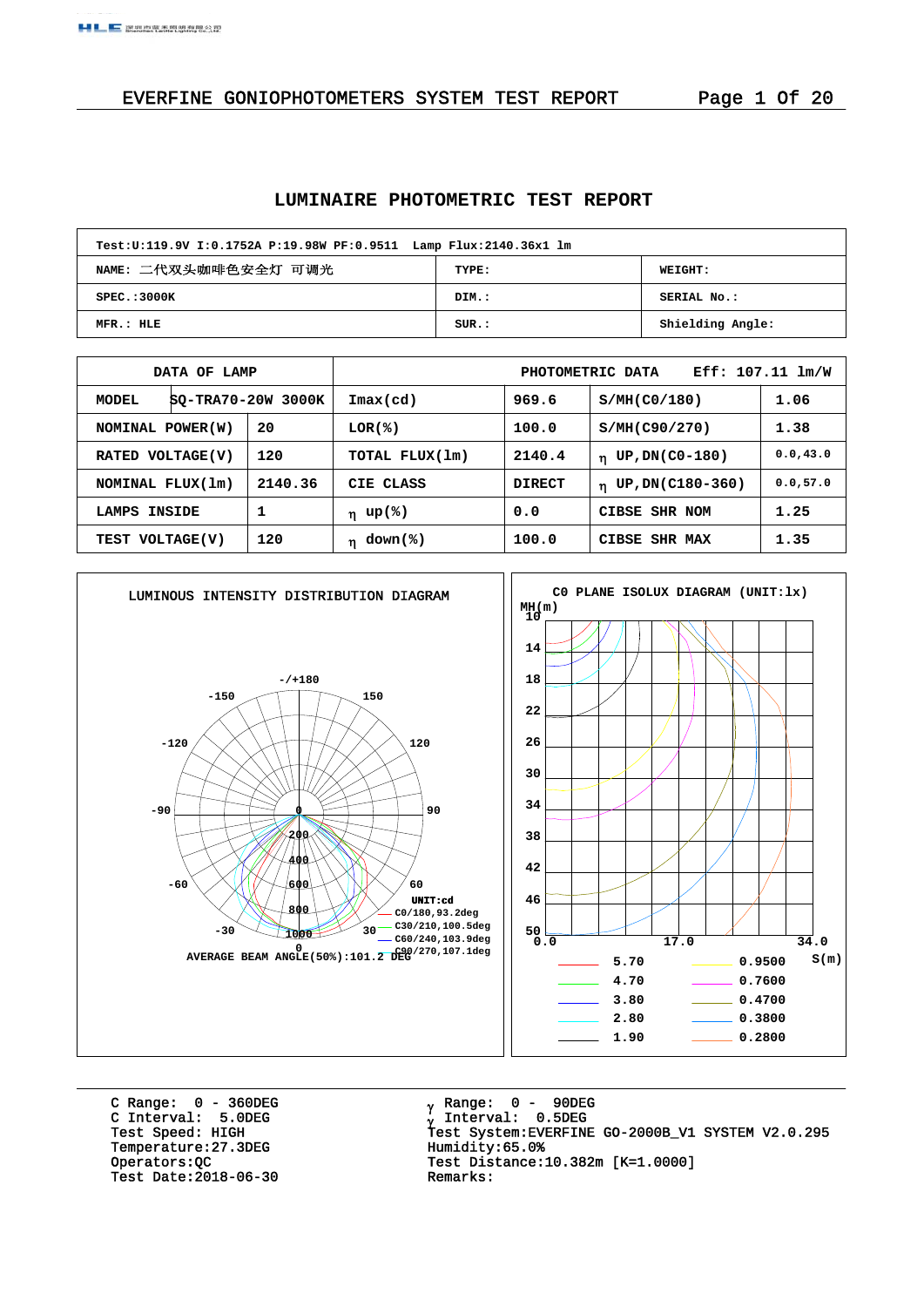## EVERFINE GONIOPHOTOMETERS SYSTEM TEST REPORT Page 2 Of 20

#### **ZONAL FLUX DIAGRAM**

#### ZONAL FLUX DIAGRAM:

| Y          | C <sub>0</sub> | C45         | C90          | C135                  | C180   | C <sub>225</sub> | C <sub>270</sub> | C315  | $\mathbf{v}$ | $\Phi$ zone | o total | %lum, lamp |
|------------|----------------|-------------|--------------|-----------------------|--------|------------------|------------------|-------|--------------|-------------|---------|------------|
| 5          | 958.7          | 939.1       | 922.7        | 914.0                 | 918.5  | 923.1            | 938.1            | 953.3 | $0 - 5$      | 22.34       | 22.34   | 1.04, 1.04 |
| 10         | 969.6          | 929.2       | 907.2        | 890.4                 | 901.3  | 911.0            | 938.1            | 963.9 | $5 - 10$     | 66.46       | 88.80   | 4.15, 4.15 |
| 15         | 963.4          | 916.1       | 891.8        | 867.4                 | 864.8  | 896.1            | 938.1            | 966.3 | $10 - 15$    | 109.0       | 197.8   | 9.24, 9.24 |
| 20         | 951.4          | 899.7       | 851.6        | 836.7                 | 837.4  | 872.0            | 922.5            | 965.6 | $15 - 20$    | 148.4       | 346.1   | 16.2, 16.2 |
| 25         | 929.7          | 872.3       | 811.4        | 772.6                 | 781.5  | 836.6            | 906.9            | 945.7 | $20 - 25$    | 182.9       | 529.1   | 24.7,24.7  |
| 30         | 910.0          | 841.3       | 771.2        | 678.8                 | 714.1  | 791.2            | 891.3            | 922.3 | $25 - 30$    | 211.4       | 740.5   | 34.6,34.6  |
| 35         | 875.6          | 801.8       | 693.8        | 507.7                 | 565.6  | 738.4            | 839.9            | 893.7 | $30 - 35$    | 230.2       | 970.7   | 45.4,45.4  |
| 40         | 841.6          | 751.1       | 616.4        | 338.5                 | 355.2  | 675.9            | 788.5            | 860.8 | $35 - 40$    | 232.7       | 1203    | 56.2,56.2  |
| 45         | 775.7          | 671.2       | 538.9        | 218.2                 | 95.67  | 564.1            | 737.1            | 805.7 | $40 - 45$    | 222.2       | 1426    | 66.6,66.6  |
| 50         | 713.0          | 591.5       | 373.6        | 94.39                 | 34.68  | 400.1            | 647.8            | 744.6 | $45 - 50$    | 198.8       | 1624    | 75.9,75.9  |
| 55         | 637.5          | 501.7       | 208.4        | 19.96                 | 17.90  | 161.4            | 558.4            | 680.2 | $50 - 55$    | 170.9       | 1795    | 83.9,83.9  |
| 60         | 361.4          | 322.8       | 43.08        | 11.27                 | 6.345  | 58.85            | 469.1            | 562.1 | $55 - 60$    | 135.9       | 1931    | 90.2,90.2  |
| 65         | 294.0          | 151.7       | 30.93        | 4.874                 | 0.5870 | 27.49            | 323.8            | 427.4 | $60 - 65$    | 96.63       | 2028    | 94.7,94.7  |
| 70         | 204.4          | 51.96       | 18.77        | 1.637                 | 0.5266 | 13.67            | 178.6            | 284.1 | 65-70        | 63.85       | 2092    | 97.7,97.7  |
| 75         | 63.07          | 33.10       | 6.620        | 0.9268                | 0.5124 | 6.762            | 33.33            | 152.6 | $70 - 75$    | 33.46       | 2125    | 99.3,99.3  |
| 80         | 27.89          | 14.30       | $\mathbf{0}$ | 0.4605                | 0.4982 | 1.545            | 0                | 38.21 | $75 - 80$    | 11.72       | 2137    | 99.8,99.8  |
| 85         | 15.33          | $\mathbf 0$ | 0            | 0                     | 0.4769 | 0                | 0                | 0     | $80 - 85$    | 2.930       | 2140    | 100,100    |
| 90         | 10.00          | 0           | 0            | 0                     | 0.2251 | $\mathbf 0$      | 0                | 0     | $85 - 90$    | 0.5104      | 2140    | 100,100    |
| 95         |                |             |              |                       |        |                  |                  |       | $90 - 95$    |             |         |            |
| 100        |                |             |              |                       |        |                  |                  |       | 95-100       |             |         |            |
| 105        |                |             |              |                       |        |                  |                  |       | 100-105      |             |         |            |
| 110        |                |             |              |                       |        |                  |                  |       | 105-110      |             |         |            |
| 115        |                |             |              |                       |        |                  |                  |       | 110-115      |             |         |            |
| 120        |                |             |              |                       |        |                  |                  |       | 115-120      |             |         |            |
| 125        |                |             |              |                       |        |                  |                  |       | 120-125      |             |         |            |
| 130        |                |             |              |                       |        |                  |                  |       | 125-130      |             |         |            |
| 135        |                |             |              |                       |        |                  |                  |       | 130-135      |             |         |            |
| 140        |                |             |              |                       |        |                  |                  |       | 135-140      |             |         |            |
| 145        |                |             |              |                       |        |                  |                  |       | 140-145      |             |         |            |
| 150        |                |             |              |                       |        |                  |                  |       | 145-150      |             |         |            |
| 155        |                |             |              |                       |        |                  |                  |       | 150-155      |             |         |            |
| 160        |                |             |              |                       |        |                  |                  |       | 155-160      |             |         |            |
| 165        |                |             |              |                       |        |                  |                  |       | 160-165      |             |         |            |
| 170        |                |             |              |                       |        |                  |                  |       | 165-170      |             |         |            |
| 175        |                |             |              |                       |        |                  |                  |       | 170-175      |             |         |            |
| 180        |                |             |              |                       |        |                  |                  |       | 175-180      |             |         |            |
| <b>DEG</b> |                |             |              | LUMINOUS INTENSITY:cd |        |                  | UNIT:lm          |       |              |             |         |            |

C Range: 0 - 360DEG C Interval: 5.0DEG Temperature:27.3DEG Humidity:65.0%<br>Operators:QC Test Distance: Test Date:  $2018-06-30$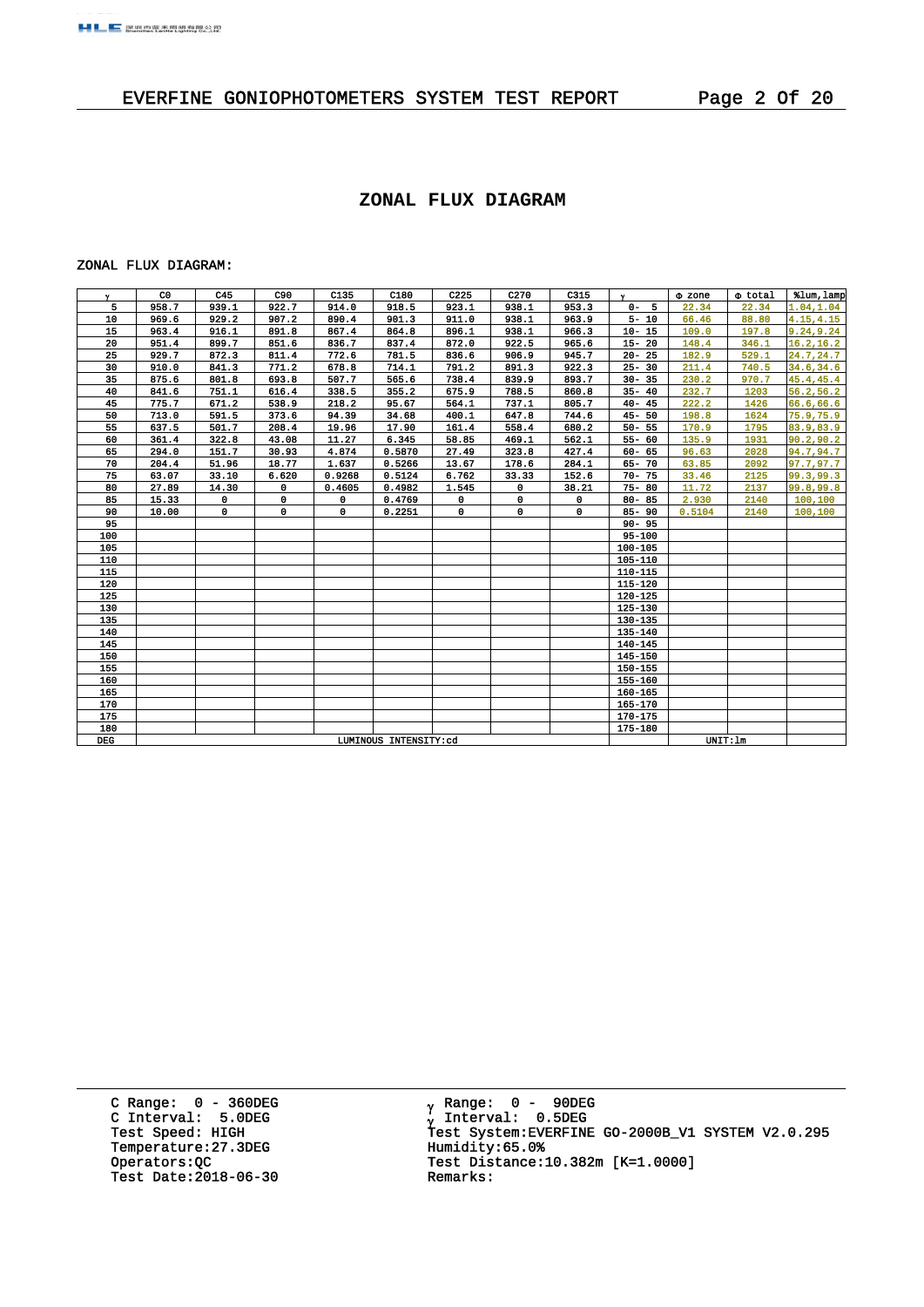**A BULLEY DRUIN PD WORK PRIME PD PRI SCIENCE** 

| Test:U:119.9V I:0.1752A P:19.98W PF:0.9511                                 Lamp Flux:2140.36x1    lm |            |            |             |            |             |            |            |            |            |              |            |               |                  |             |            |            |
|------------------------------------------------------------------------------------------------------|------------|------------|-------------|------------|-------------|------------|------------|------------|------------|--------------|------------|---------------|------------------|-------------|------------|------------|
| NAME: 二代双头咖啡色安全灯 可调光                                                                                 |            |            |             |            |             |            |            | TYPE:      |            |              |            |               | WEIGHT:          |             |            |            |
| SPEC.: 3000K                                                                                         |            |            |             |            |             |            |            | DIM.:      |            |              |            |               | SERIAL No.:      |             |            |            |
| MFR.: HLE                                                                                            |            |            |             |            |             |            |            | SUR.:      |            |              |            |               | Shielding Angle: |             |            |            |
| ρcc                                                                                                  |            | 80%        |             |            | 70%         |            |            | 50%        |            |              | 30%        |               |                  | $10*$       |            | 0          |
| ρw                                                                                                   | 50%        | 30%        | 10%         | 50%        | 30%         | $10*$      | 50%        | 30%        | 10%        | 50%          | 30%        | $10*$         | 50%              | 30%         | $10*$      | 0          |
| ρfc                                                                                                  |            | 20%        |             |            | 20%         |            |            | 20%        |            |              | 20%        |               |                  | 20%         |            | 0          |
| RCR: Room Cavity Ratio<br>Coefficients of Utilization(CU)<br><b>RCR</b>                              |            |            |             |            |             |            |            |            |            |              |            |               |                  |             |            |            |
| 0.0                                                                                                  | 1.19       | 1.19       | 1.19        | 1.16       | 1.16        | 1.16       | 1.11       | 1.11       | 1.11       | 1.06         | 1.06       | 1.06          | 1.02             | 1.02        | 1.02       | 1.00       |
| 1.0                                                                                                  | 1.07       | 1.03       | 1.00        | 1.05       | 1.02        | .99        | 1.01       | .98        | .96        | .97          | .95        | .93           | .93              | .92         | .90        | .88        |
| 2.0                                                                                                  | .95        | .90        | .85         | .93        | .88         | .84        | .90        | .86        | .82        | .87          | .83        | .80           | .84              | .81         | .78        | .76        |
| 3.0                                                                                                  | .85        | .78        | .72         | .84        | .77         | .72        | .81        | .75        | .70        | .78          | .73        | .69           | .76              | .72         | .68        | .66        |
| 4.0                                                                                                  | .76        | .68        | .62         | .75        | .68         | .62        | .73        | .66        | .61        | .70          | .65        | .60           | .68              | .64         | .60        | .58        |
| 5.0                                                                                                  | .69        | .61        | .55         | .68        | .60         | .54        | .66        | .59        | .54        | . 64         | .58        | . 53          | . 62             | .57         | .53        | .51        |
| 6.0                                                                                                  | .62        | . 54       | .48         | .61        | .54         | .48        | .60        | .53        | .48        | .58          | .52        | .47           | .57              | .51         | .47        | .45        |
| 7.0                                                                                                  | .57        | . 49       | .43         | .56        | .48         | .43        | .55        | .48        | .43        | .53          | .47        | .42           | .52              | .46         | . 42       | .40        |
| 8.0                                                                                                  | .52        | . 44       | .39<br>.35  | .51        | .44         | .39<br>.35 | .50<br>.46 | .43        | .38<br>.35 | . 49         | .43        | .38           | . 48             | . 42        | .38        | .36<br>.33 |
| 9.0<br>10.0                                                                                          | .48<br>.44 | .40<br>.37 | .32         | .47<br>.44 | . 40<br>.37 | .32        | .43        | .39<br>.36 | .32        | . 45<br>. 42 | .39<br>.36 | .35<br>.32    | .44<br>. 41      | . 39<br>.35 | .34<br>.31 | .30        |
| LUMINAIRE BUDGETARY DIAGRAM                                                                          |            |            |             |            |             |            |            |            |            |              |            |               |                  |             |            |            |
| LAMPS                                                                                                |            |            |             |            |             |            |            |            |            |              |            |               |                  |             |            |            |
| 50                                                                                                   |            |            |             |            |             |            |            |            |            |              |            |               |                  |             |            |            |
| 40                                                                                                   |            |            |             |            |             |            |            |            |            |              |            |               |                  |             |            |            |
|                                                                                                      |            |            |             |            |             |            |            |            |            |              |            |               |                  |             |            |            |
| 30                                                                                                   |            |            |             |            |             |            |            |            |            |              |            |               |                  |             |            |            |
|                                                                                                      |            |            |             |            |             |            |            |            |            |              |            |               |                  |             |            |            |
| 20                                                                                                   |            |            | н≠8         |            |             |            |            |            |            |              |            |               |                  |             |            |            |
|                                                                                                      |            |            |             |            |             |            |            |            |            |              |            |               |                  |             |            |            |
|                                                                                                      |            |            |             |            |             |            |            |            |            |              |            |               |                  |             |            |            |
|                                                                                                      |            |            |             |            |             |            |            |            |            |              |            |               |                  |             |            |            |
|                                                                                                      |            |            |             |            |             |            |            |            |            |              |            |               |                  |             |            |            |
| 10                                                                                                   |            | 6          |             |            |             |            |            |            |            |              |            |               | CONDITIONS       |             |            |            |
| 9<br>8                                                                                               |            |            |             |            |             |            |            |            |            |              |            | <b>FLUX</b>   |                  |             | 1000lm     |            |
| 7                                                                                                    |            |            |             |            |             |            |            |            |            |              |            |               |                  |             | 0.70       |            |
| 6                                                                                                    |            |            |             |            |             |            |            |            |            |              |            | <b>FACTOR</b> |                  |             |            |            |
| 5                                                                                                    | $H = 5$    |            |             |            |             |            |            |            |            |              |            | Hdown         |                  |             | 0.00m      |            |
|                                                                                                      |            |            |             |            |             |            |            |            |            |              |            | Hwork         |                  |             | 0.80m      |            |
| 4                                                                                                    |            |            |             |            |             |            |            |            |            |              |            | Ework(AVE)    |                  |             | 1001x      |            |
| 3                                                                                                    |            |            |             |            |             |            |            |            |            |              |            | $\rho$ (%)    |                  | cc          | W          | fc         |
|                                                                                                      |            |            |             |            |             |            |            |            |            |              |            |               |                  | 70          | 50         | 30         |
|                                                                                                      |            |            |             |            |             |            |            |            |            |              |            |               |                  | 50          | 30         | 20         |
| $2_{10}$                                                                                             | 20         | 30         | $40\quad50$ | 70         | 100         |            | 200        | 300        |            | 500 700      | 1k         |               | 2k               | 3k          | 4k 5k      | 7k         |
|                                                                                                      |            |            |             |            |             |            |            | AREA(m2)   |            |              |            |               |                  |             |            |            |
|                                                                                                      |            |            |             |            |             |            |            |            |            |              |            |               |                  |             |            |            |

## **CU AND LUMINAIRE BUDGETARY ESTIMATE DIAGRAM**

C Range: 0 - 360DEG C Interval: 5.0DEG Temperature:27.3DEG Humidity:65.0%<br>Operators:QC Test Distance: Test Date:  $2018-06-30$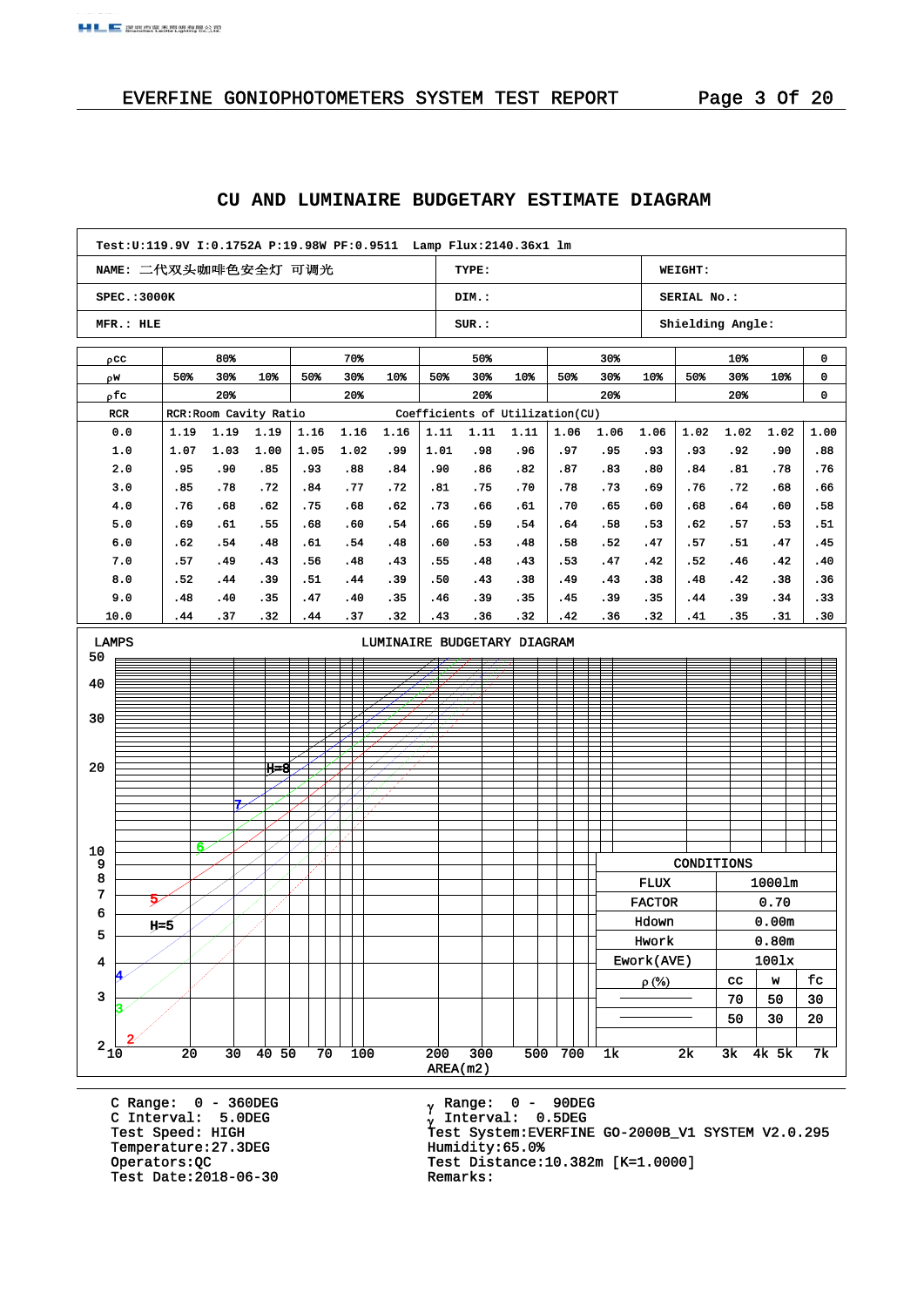#### **WEC AND CCEC**

| Test:U:119.9V I:0.1752A P:19.98W PF:0.9511 Lamp Flux:2140.36x1 lm |       |                  |  |  |  |  |  |  |  |
|-------------------------------------------------------------------|-------|------------------|--|--|--|--|--|--|--|
| NAME: 二代双头咖啡色安全灯 可调光<br>TYPE:<br>WEIGHT:                          |       |                  |  |  |  |  |  |  |  |
| SPEC.:3000K                                                       | DIM.: | SERIAL No.:      |  |  |  |  |  |  |  |
| MFR.: HLE                                                         | SUR:  | Shielding Angle: |  |  |  |  |  |  |  |

| 0CC        |       | 80%          |                        |     | 70%            |                |      | 50%          |                                 |     | 30%            |      |      | 10%            |                 | 0 |
|------------|-------|--------------|------------------------|-----|----------------|----------------|------|--------------|---------------------------------|-----|----------------|------|------|----------------|-----------------|---|
| οW.        | 50%   | 30%          | 10%                    | 50% | 30%            | 10%            | 50%  | 30%          | 10%                             | 50% | 30%            | 10%  | 50%  | 30%            | 10 <sub>3</sub> | 0 |
| ofc.       |       | $20*$        |                        |     | $20*$          |                |      | $20*$        |                                 |     | $20*$          |      |      | $20*$          |                 | 0 |
| <b>RCR</b> |       |              | RCR: Room Cavity Ratio |     |                |                |      |              | Wall Exitance Coeffcients (WEC) |     |                |      |      |                |                 |   |
| 0.0        |       |              |                        |     |                |                |      |              |                                 |     |                |      |      |                |                 |   |
| 1.0        |       | .250.142.045 |                        |     |                | .244.139.044   |      |              | .231 .132 .042                  |     | .219.126.040   |      |      | .208.120.039   |                 |   |
| 2.0        | .245  | .134.041     |                        |     | .239 .132 .041 |                |      | .228.127     | .039                            |     | .218.122.038   |      |      | .208.118.037   |                 |   |
| 3.0        | . 233 | .124.037     |                        |     | .228.122.037   |                |      |              | .218.118.036                    |     | .209.115.035   |      |      | .201 .111 .034 |                 |   |
| 4.0        | .220  |              | $.114$ $.034$          |     | .216 .113 .033 |                | .207 | .110         | .033                            |     | .199.107       | .032 | .191 | .104.032       |                 |   |
| 5.0        | .207  |              | $.106$ $.031$          |     |                | .203.104.030   |      |              | .195.102.030                    |     | .188.099.029   |      |      | .181 .097 .029 |                 |   |
| 6.0        | . 195 | .098         | .028                   |     | .191 .096 .028 |                |      | .184.094.027 |                                 |     | .178.092.027   |      | .172 | .090           | .027            |   |
| 7.0        | .183  |              | .091 .026              |     | .180.090.026   |                |      |              | .174.088.025                    |     | .168.086.025   |      |      | .162.084.025   |                 |   |
| 8.0        | .173  | .084         | .024                   |     | .170.084.024   |                |      | .164.082     | .023                            |     | .159.081.023   |      | .154 | .079.023       |                 |   |
| 9.0        | .163  | .079         | .022                   |     | .160 .078 .022 |                |      |              | .155 .077 .022                  |     | .151 .076 .022 |      |      | .146 .074 .021 |                 |   |
| 10.0       | .154  | .074         | .021                   |     |                | .152 .073 .020 | .147 | .072         | .020                            |     | .143 .071 .020 |      | .139 | .070           | .020            |   |

| 0CC        |      | 80%          |          |                       | 70%                  |                 |      | 50%                  |                 |          | $30*$                |                                             |      | 10 <sup>8</sup> |                 | 0 |
|------------|------|--------------|----------|-----------------------|----------------------|-----------------|------|----------------------|-----------------|----------|----------------------|---------------------------------------------|------|-----------------|-----------------|---|
| ρW         | 50%  | 30%          | 10%      | 50%                   | 30%                  | 10 <sub>3</sub> | 50%  | 30%                  | 10 <sub>3</sub> | 50%      | 30%                  | 10%                                         | 50%  | 30%             | 10 <sub>3</sub> | 0 |
| ofc.       |      | 20%          |          |                       | $20*$                |                 |      | 20 <sup>3</sup>      |                 |          | $20*$                |                                             |      | $20*$           |                 | 0 |
| <b>RCR</b> |      |              |          | RCR:Room Cavity Ratio |                      |                 |      |                      |                 |          |                      | Ceiling Cavity Exitance Coefficients (CCEC) |      |                 |                 |   |
| 0.0        | .190 | .190.190     |          |                       | .163.163.163         |                 |      | .111 .111 .111       |                 |          | .064.064.064         |                                             |      | .020.020        | .020            |   |
| 1.0        |      | .176.157.139 |          |                       | .151 .134 .120       |                 |      | .103.093.083         |                 |          | $.059$ $.054$ $.048$ |                                             |      | .019 .017       | .016            |   |
| 2.0        | .166 |              | .132.104 |                       | .142.114.090         |                 | .097 | .079                 | .062            |          | .056.046.037         |                                             | .018 | .015            | .012            |   |
| 3.0        |      | .157.114.079 |          |                       | .135 .098 .069       |                 |      | 093.068.048          |                 |          | .054.040.028         |                                             |      | .017 .013 .009  |                 |   |
| 4.0        | .150 | .100         | .063     |                       | .128.087             | .054            | .088 | .060.038             |                 |          | .051 .035            | .023                                        | .016 | .012 .007       |                 |   |
| 5.0        | .143 |              | .090.051 |                       | .122 .078 .044       |                 |      | $.084$ $.054$ $.031$ |                 |          | .049 .032 .018       |                                             |      | .016 .010       | .006            |   |
| 6.0        | .136 |              | .081.042 | .117                  |                      | .070.036        | .081 | .049.026             |                 |          | .047.029             | .015                                        |      | .015 .009       | .005            |   |
| 7.0        | .130 |              | .074.035 |                       | .111 .064 .031       |                 |      | .077.045.022         |                 |          | .045.027.013         |                                             |      | .014 .009 .004  |                 |   |
| 8.0        | .124 | .068         | .030     |                       | .106 .059 .026       |                 |      | .074.042.019         |                 | .043     | .025                 | .011                                        |      | .014 .008 .004  |                 |   |
| 9.0        | .118 |              | .063.026 |                       | $.102$ $.055$ $.023$ |                 |      | .070.039.016         |                 |          | .041 .023 .010       |                                             |      | .013 .007 .003  |                 |   |
| 10.0       | .113 |              | .059.023 | .097                  |                      | .051 .020       |      | .067.036.015         |                 | 039 021. |                      | .009                                        |      | .013 .007       | .003            |   |

C Range: 0 - 360DEG C Interval: 5.0DEG Temperature:27.3DEG Humidity:65.0%<br>Operators:QC Test Distance: Test Date:  $2018-06-30$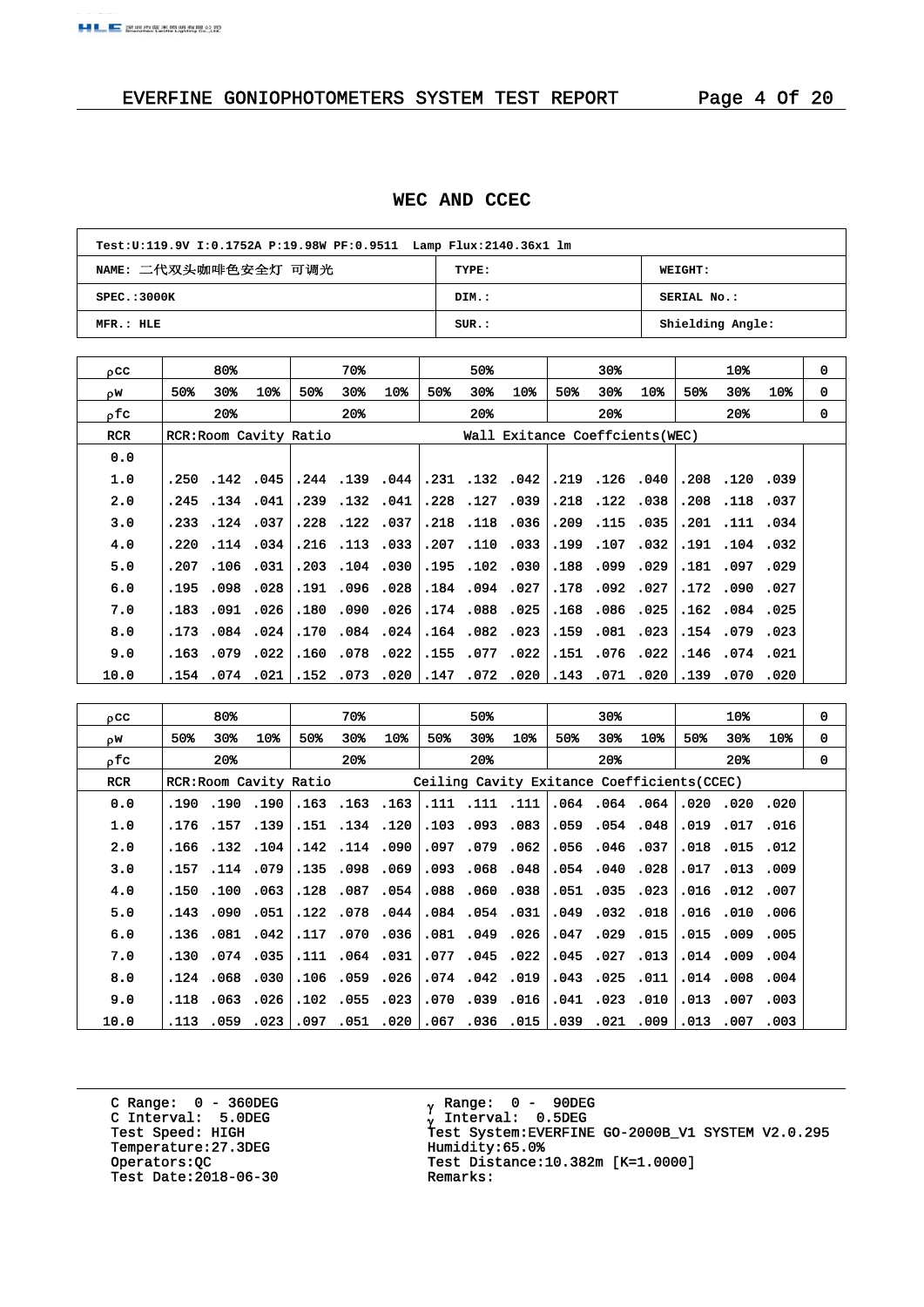## EVERFINE GONIOPHOTOMETERS SYSTEM TEST REPORT Page 5 Of 20

| Test:U:119.9V I:0.1752A P:19.98W PF:0.9511 Lamp Flux:2140.36x1 lm |       |                      |      |                  |      |       |      |               |                |                                                                                                                                                                                                                                                                                            |      |  |  |
|-------------------------------------------------------------------|-------|----------------------|------|------------------|------|-------|------|---------------|----------------|--------------------------------------------------------------------------------------------------------------------------------------------------------------------------------------------------------------------------------------------------------------------------------------------|------|--|--|
|                                                                   |       | NAME: 二代双头咖啡色安全灯 可调光 |      |                  |      | TYPE: |      |               | WEIGHT:        | Shielding Angle:<br>0.5<br>0.3<br>0.3<br>0.3<br>0.2<br>0.2<br>27.6<br>27.4<br>27.4<br>27.2<br>27.1<br>27.3<br>26.9<br>27.2<br>26.8<br>27.1<br>26.7<br>27.0<br>27.9<br>28.1<br>28.0<br>27.7<br>27.5<br>27.9<br>27.4<br>27.7<br>27.3<br>27.6<br>27.2<br>27.6<br>27.4<br>27.8<br>27.2<br>27.6 |      |  |  |
| <b>SPEC.: 3000K</b>                                               |       |                      |      |                  |      | DIM.: |      |               | SERIAL No.:    |                                                                                                                                                                                                                                                                                            |      |  |  |
| MFR.: HLE                                                         |       |                      |      |                  |      | SUR.: |      |               |                |                                                                                                                                                                                                                                                                                            |      |  |  |
| ceiling/cavity                                                    |       | 0.7                  | 0.7  | 0.5              | 0.5  | 0.3   | 0.7  | 0.7           | 0.5            |                                                                                                                                                                                                                                                                                            |      |  |  |
|                                                                   | walls | 0.5                  | 0.3  | 0.5              | 0.3  | 0.3   | 0.5  | 0.3           | 0.5            |                                                                                                                                                                                                                                                                                            |      |  |  |
| working plane                                                     |       | 0.2                  | 0.2  | 0.2              | 0.2  | 0.2   | 0.2  | 0.2           | 0.2            |                                                                                                                                                                                                                                                                                            |      |  |  |
| Room dimensions                                                   |       |                      |      | Viewed crosswise |      |       |      |               | Viewed endwise |                                                                                                                                                                                                                                                                                            |      |  |  |
| $2H y = 2H$<br>$x =$                                              |       | 29.5                 | 30.9 | 29.8             | 31.1 | 31.3  | 25.8 | 27.2          | 26.1           |                                                                                                                                                                                                                                                                                            |      |  |  |
|                                                                   | 3н    | 30.2                 | 31.4 | 30.4             | 31.6 | 31.9  | 25.7 | 27.0          | 26.0           |                                                                                                                                                                                                                                                                                            |      |  |  |
|                                                                   | 4H    | 30.2                 | 31.4 | 30.5             | 31.6 | 31.8  | 25.6 | 26.8          | 25.9           |                                                                                                                                                                                                                                                                                            |      |  |  |
|                                                                   | 6н    | 30.1                 | 31.2 | 30.4             | 31.5 | 31.8  | 25.5 | 26.6          | 25.8           |                                                                                                                                                                                                                                                                                            |      |  |  |
|                                                                   | 8H    | 30.1                 | 31.1 | 30.4             | 31.4 | 31.7  | 25.5 | 26.5          | 25.8           |                                                                                                                                                                                                                                                                                            |      |  |  |
|                                                                   | 12H   | 30.0                 | 31.1 | 30.4             | 31.4 | 31.6  | 25.4 | 26.4          | 25.8           |                                                                                                                                                                                                                                                                                            |      |  |  |
|                                                                   |       |                      |      |                  |      |       |      |               |                |                                                                                                                                                                                                                                                                                            |      |  |  |
| 4H                                                                | 2H    | 29.6                 | 30.7 | 29.9             | 31.0 | 31.2  | 26.4 | 27.6          | 26.7           |                                                                                                                                                                                                                                                                                            |      |  |  |
|                                                                   | 3H    | 30.2                 | 31.2 | 30.6             | 31.5 | 31.8  | 26.4 | 27.4          | 26.7           |                                                                                                                                                                                                                                                                                            |      |  |  |
|                                                                   | 4H    | 30.3                 | 31.2 | 30.6             | 31.5 | 31.8  | 26.3 | 27.2          | 26.7           |                                                                                                                                                                                                                                                                                            |      |  |  |
|                                                                   | 6н    | 30.2                 | 31.0 | 30.6             | 31.4 | 31.7  | 26.2 | 27.0          | 26.6           |                                                                                                                                                                                                                                                                                            |      |  |  |
|                                                                   | 8н    | 30.2                 | 31.0 | 30.6             | 31.3 | 31.7  | 26.2 | 26.9          | 26.6           |                                                                                                                                                                                                                                                                                            |      |  |  |
|                                                                   | 12H   | 30.2                 | 30.9 | 30.6             | 31.3 | 31.7  | 26.1 | 26.8          | 26.5           |                                                                                                                                                                                                                                                                                            |      |  |  |
|                                                                   |       |                      |      |                  |      |       |      |               |                |                                                                                                                                                                                                                                                                                            |      |  |  |
| 8н                                                                | 4H    | 30.1                 | 30.9 | 30.5             | 31.3 | 31.6  | 26.3 | 27.0          | 26.7           |                                                                                                                                                                                                                                                                                            |      |  |  |
|                                                                   | 6н    | 30.1                 | 30.8 | 30.6             | 31.2 | 31.6  | 26.2 | 26.8          | 26.6           |                                                                                                                                                                                                                                                                                            |      |  |  |
|                                                                   | 8H    | 30.1                 | 30.7 | 30.6             | 31.1 | 31.5  | 26.1 | 26.7          | 26.6           | 27.1                                                                                                                                                                                                                                                                                       | 27.6 |  |  |
|                                                                   | 12H   | 30.1                 | 30.6 | 30.6             | 31.0 | 31.5  | 26.1 | 26.6          | 26.6           | 27.0                                                                                                                                                                                                                                                                                       | 27.5 |  |  |
|                                                                   |       |                      |      |                  |      |       |      |               |                |                                                                                                                                                                                                                                                                                            |      |  |  |
| 12H                                                               | 4H    | 30.1                 | 30.8 | 30.5             | 31.2 | 31.6  | 26.2 | 26.9          | 26.7           | 27.3                                                                                                                                                                                                                                                                                       | 27.7 |  |  |
|                                                                   | 6н    | 30.1                 | 30.6 | 30.6             | 31.1 | 31.5  | 26.2 | 26.7          | 26.6           | 27.1                                                                                                                                                                                                                                                                                       | 27.6 |  |  |
|                                                                   | 8H    | 30.1                 | 30.6 | 30.6             | 31.0 | 31.5  | 26.1 | 26.6          | 26.6           | 27.0                                                                                                                                                                                                                                                                                       | 27.5 |  |  |
| Variations with the observer position at spacings:                |       |                      |      |                  |      |       |      |               |                |                                                                                                                                                                                                                                                                                            |      |  |  |
| $S = 1.0H$<br>$+ 0.5 / - 0.3$                                     |       |                      |      |                  |      |       |      |               | $+1.3 / -1.9$  |                                                                                                                                                                                                                                                                                            |      |  |  |
| 1.5H<br>$+ 0.7 / - 1.0$                                           |       |                      |      |                  |      |       |      | $+1.1 / -1.2$ |                |                                                                                                                                                                                                                                                                                            |      |  |  |
| 2.0H<br>$+1.3 / -1.6$                                             |       |                      |      |                  |      |       |      | $+2.5 / -8.9$ |                |                                                                                                                                                                                                                                                                                            |      |  |  |

## **UGR(Unified Glare Rating) Table**

CIE Pub.117 Corrected 2140 lm Total Lamp Luminous Flux.(8log(F/F0) = 2.6)

C Range: 0 - 360DEG C Interval: 5.0DEG Temperature:27.3DEG Humidity:65.0%<br>Operators: QC Test Distance: Test Date:  $2018-06-30$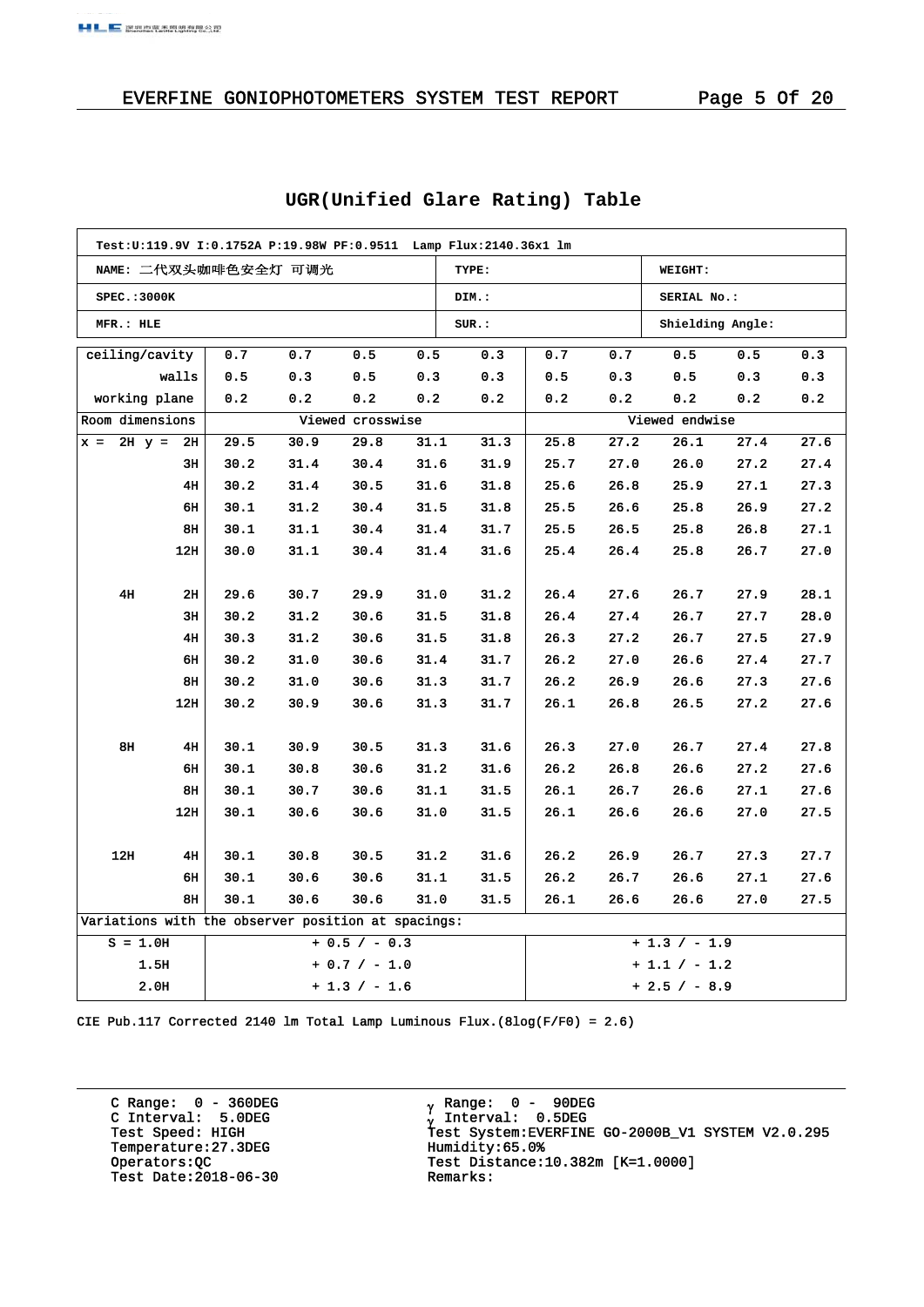## EVERFINE GONIOPHOTOMETERS SYSTEM TEST REPORT Page 6 Of 20

## **UTILIZATION FACTORS TABLE**

| Test:U:119.9V I:0.1752A P:19.98W PF:0.9511 Lamp Flux:2140.36x1 lm |       |                  |  |  |  |  |  |  |
|-------------------------------------------------------------------|-------|------------------|--|--|--|--|--|--|
| NAME: 二代双头咖啡色安全灯 可调光<br>TYPE:<br>WEIGHT:                          |       |                  |  |  |  |  |  |  |
| SPEC.:3000K                                                       | DIM.: | SERIAL No.:      |  |  |  |  |  |  |
| MFR.: HLE                                                         | SUR.: | Shielding Angle: |  |  |  |  |  |  |

| <b>REFLECTANCE</b>               |                                                |     |     |           |     |           |     |     |                 |             |  |
|----------------------------------|------------------------------------------------|-----|-----|-----------|-----|-----------|-----|-----|-----------------|-------------|--|
| Ceiling                          | 0.8                                            | 0.8 | 0.8 | 0.7       | 0.7 | 0.7       | 0.5 | 0.5 | 0.5             | $\mathbf 0$ |  |
| Walls                            | 0.7                                            | 0.5 | 0.3 | 0.7       | 0.5 | 0.3       | 0.7 | 0.5 | 0.3             | $\mathbf 0$ |  |
| Working plane                    | 0.2                                            | 0.2 | 0.2 | 0.2       | 0.2 | 0.2       | 0.2 | 0.2 | 0.2             | 0           |  |
| ROOM INDEX                       | UTILIZATION FACTORS (PERCENT) k (RI) x RCR = 5 |     |     |           |     |           |     |     |                 |             |  |
| $k = 0.60$                       | 64                                             | 53  | 47  | 63        | 53  | 47        | 62  | 53  | 47              | 41          |  |
| 0.80                             | 74                                             | 64  | 57  | 73        | 64  | 57        | 72  | 63  | 57              | 51          |  |
| 1.00                             | 83                                             | 73  | 67  | 82        | 73  | 67        | 79  | 73  | 66              | 60          |  |
| 1.25                             | 89                                             | 81  | 75  | 88        | 80  | 74        | 86  | 79  | 73              | 67          |  |
| 1.50                             | 94                                             | 86  | 80  | 92        | 85  | 79        | 90  | 83  | 78              | 72          |  |
| 2.00                             | 100                                            | 93  | 88  | 98        | 92  | 87        | 95  | 90  | 85              | 79          |  |
| 2.50                             | 103                                            | 97  | 92  | 101       | 95  | 91        | 98  | 93  | 89              | 82          |  |
| 3.00                             | 106                                            | 100 | 96  | 104       | 99  | 95        | 100 | 96  | 93              | 85          |  |
| 4.00                             | 109                                            | 105 | 101 | 107       | 103 | 99        | 103 | 100 | 97              | 89          |  |
| 5.00                             | 111                                            | 107 | 104 | 109       | 105 | 102       | 104 | 102 | 99              | 91          |  |
| ROOM INDEX                       |                                                |     |     | UF(total) |     |           |     |     |                 | Direct      |  |
| According to DIN EN 13032-2 2004 |                                                |     |     |           |     | Suspended |     |     | SHRNOM = $1.25$ |             |  |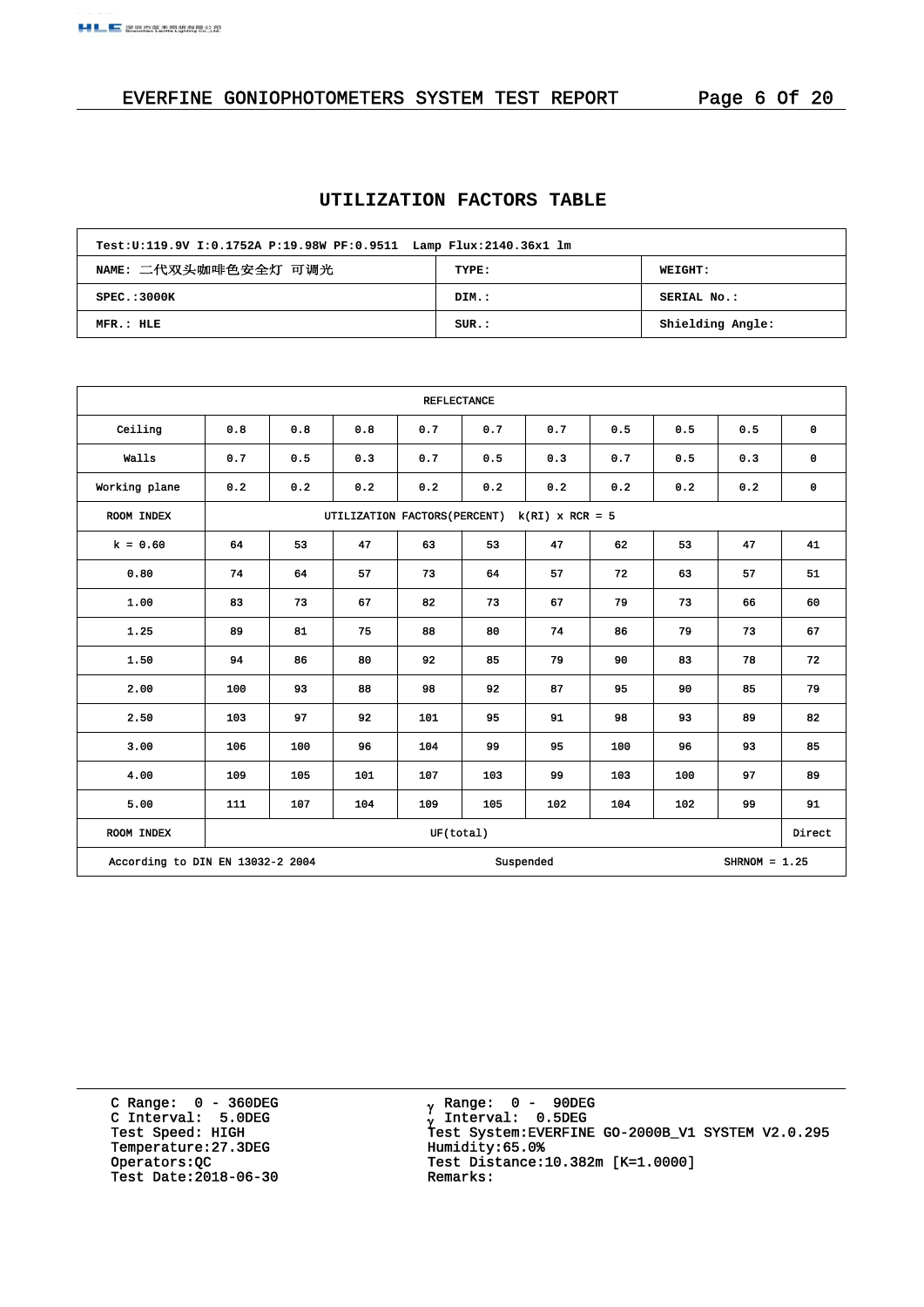#### EVERFINE GONIOPHOTOMETERS SYSTEM TEST REPORT Page 7 Of 20

#### **ISOCANDELA DIAGRAM**

| Test:U:119.9V I:0.1752A P:19.98W PF:0.9511 Lamp Flux:2140.36x1 lm |       |                  |  |  |  |  |  |  |
|-------------------------------------------------------------------|-------|------------------|--|--|--|--|--|--|
| NAME: 二代双头咖啡色安全灯 可调光                                              | TYPE: | <b>WEIGHT:</b>   |  |  |  |  |  |  |
| SPEC. : 3000K                                                     | DIM.: | SERIAL No.:      |  |  |  |  |  |  |
| MFR.: HLE                                                         | SUR.: | Shielding Angle: |  |  |  |  |  |  |



C Range: 0 - 360DEG C Interval: 5.0DEG Temperature:27.3DEG Humidity:65.0%<br>Operators:QC Test Distance: Test Date:  $2018-06-30$ 

 Range: 0 - 90DEG Interval: 0.5DEG Test Speed: HIGH Test System:EVERFINE GO-2000B\_V1 SYSTEM V2.0.295 Test Distance:10.382m [K=1.0000]<br>Remarks: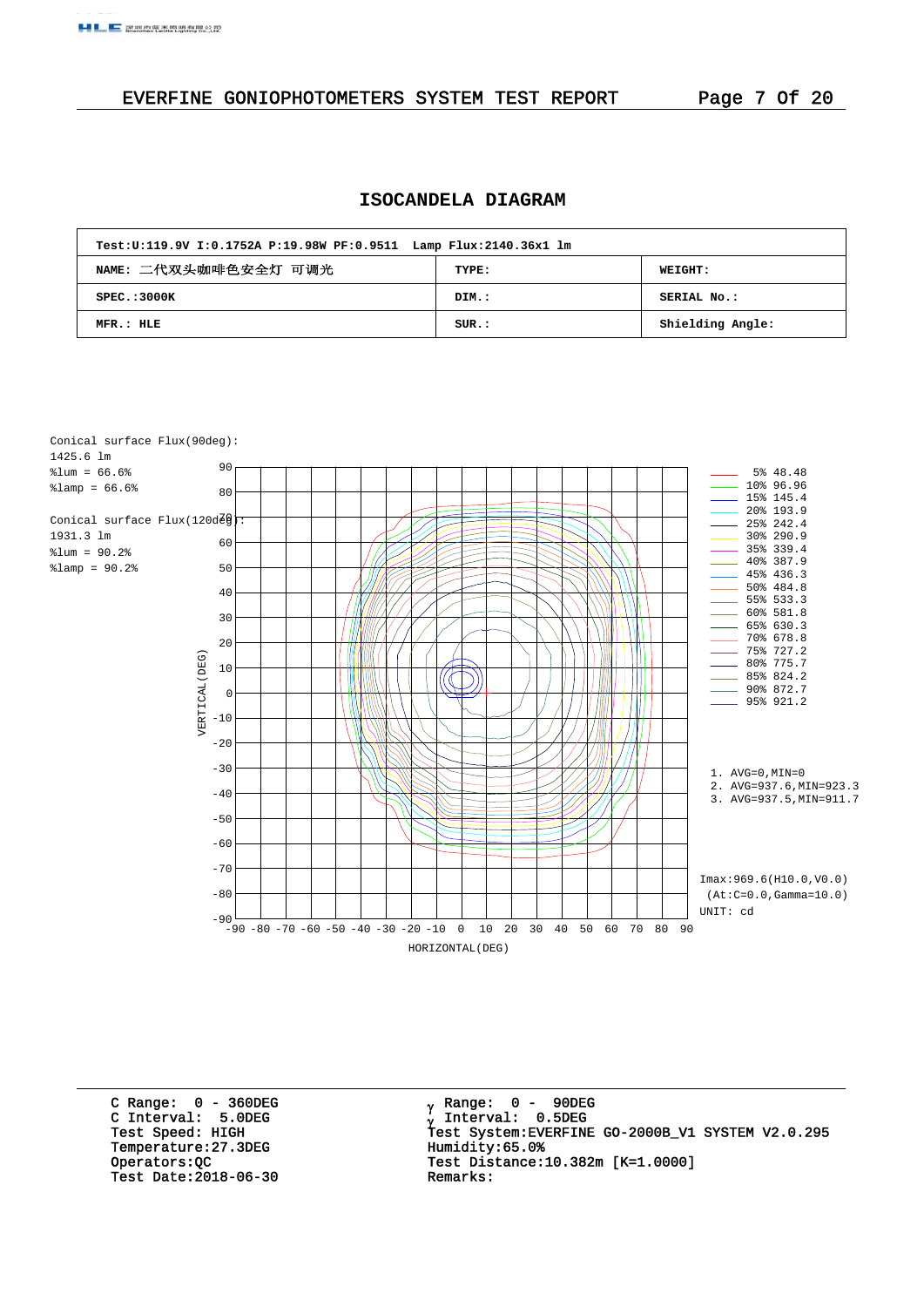## EVERFINE GONIOPHOTOMETERS SYSTEM TEST REPORT Page 8 Of 20

## **AAI Figure**

| Test:U:119.9V I:0.1752A P:19.98W PF:0.9511 Lamp Flux:2140.36x1 lm |          |                  |  |  |  |  |  |  |
|-------------------------------------------------------------------|----------|------------------|--|--|--|--|--|--|
| NAME: 二代双头咖啡色安全灯 可调光<br><b>WEIGHT:</b><br>TYPE:                   |          |                  |  |  |  |  |  |  |
| SPEC. : 3000K                                                     | DIM.:    | SERIAL No.:      |  |  |  |  |  |  |
| MFR.: HLE                                                         | $SUR.$ : | Shielding Angle: |  |  |  |  |  |  |



Flux out:1508 lm

**Note:The Curves indicate the illuminated area and the average illumination when the luminaire is at different distance.**

C Range: 0 - 360DEG C Interval: 5.0DEG Temperature:27.3DEG Humidity:65.0%<br>Operators:QC Test Distance: Test Date:  $2018-06-30$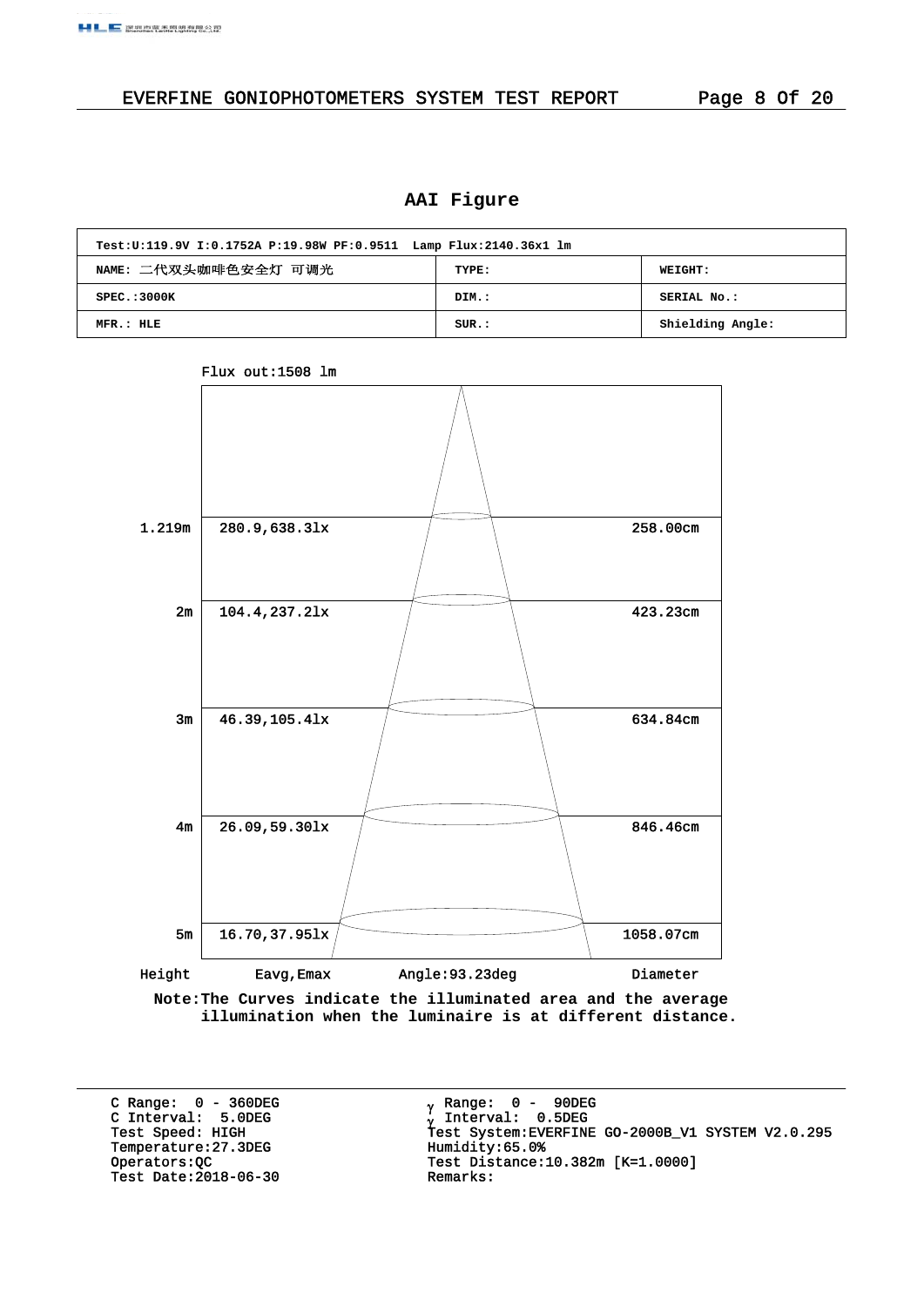## EVERFINE GONIOPHOTOMETERS SYSTEM TEST REPORT Page 9 Of 20

## **ISOLUX DIAGRAM**

| Test:U:119.9V I:0.1752A P:19.98W PF:0.9511 Lamp Flux:2140.36x1 lm |       |                  |
|-------------------------------------------------------------------|-------|------------------|
| NAME: 二代双头咖啡色安全灯 可调光                                              | TYPE: | <b>WEIGHT:</b>   |
| SPEC. : 3000K                                                     | DIM.: | SERIAL No.:      |
| MFR.: HLE                                                         | SUR.: | Shielding Angle: |



C Range: 0 - 360DEG C Interval: 5.0DEG Temperature:27.3DEG Humidity:65.0%<br>Operators:QC Test Distance:1 Test Date:  $2018-06-30$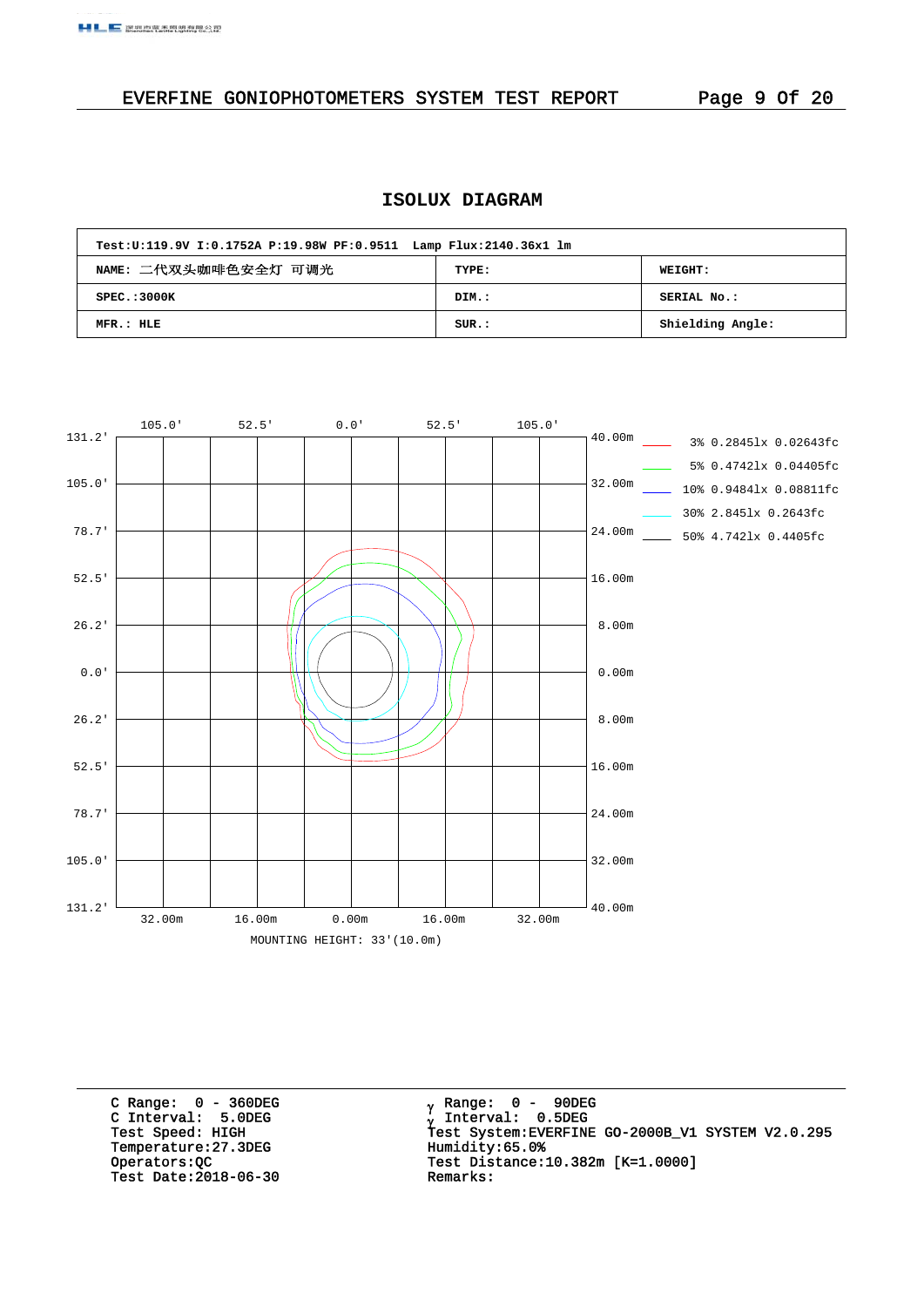## EVERFINE GONIOPHOTOMETERS SYSTEM TEST REPORT Page 10 Of 20

#### **LED Avg.L Report**

| Test:U:119.9V I:0.1752A P:19.98W PF:0.9511 Lamp Flux:2140.36x1 lm |       |                  |
|-------------------------------------------------------------------|-------|------------------|
| NAME: 二代双头咖啡色安全灯 可调光                                              | TYPE: | WEIGHT:          |
| SPEC.:3000K                                                       | DIM.: | SERIAL No.:      |
| MFR.: HLE                                                         | SUR.: | Shielding Angle: |

| AvgL             | cd/m2 |
|------------------|-------|
| $L_0~180(65)$ av | 34856 |
| $L_0~180(75)$ av | 12283 |
| $L_0~180(85)$ av | 9069  |
| $L$ 90~270(65)av | 41970 |
| $L$ 90~270(75)av | 7719  |
| $L$ 90~270(85)av | 0     |
| L $45(65)$ av    | 36170 |
| $L$ 45(75) av    | 18683 |
| $L_{145(85)av}$  | 0     |

**Standard: GB/T 29293-2012**

C Range: 0 - 360DEG C Interval: 5.0DEG Temperature:27.3DEG Humidity:65.0%<br>Operators: QC Test Distance: Test Date:  $2018-06-30$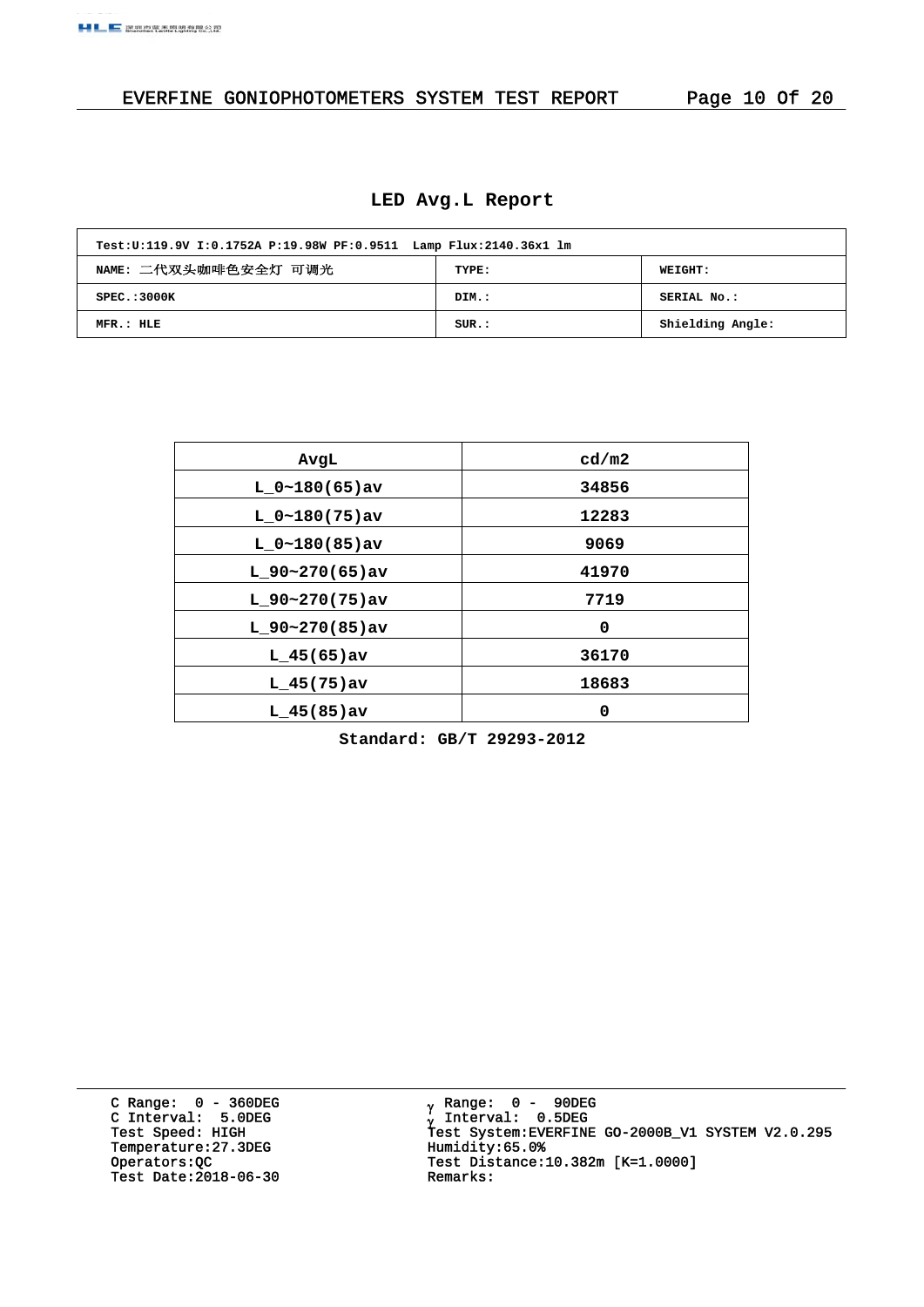#### **Planar Illuminance Curve**



C Range: 0 - 360DEG C Interval: 5.0DEG Temperature:27.3DEG Humidity:65.0%<br>Operators:QC Test Distance:1 Test Date:  $2018-06-30$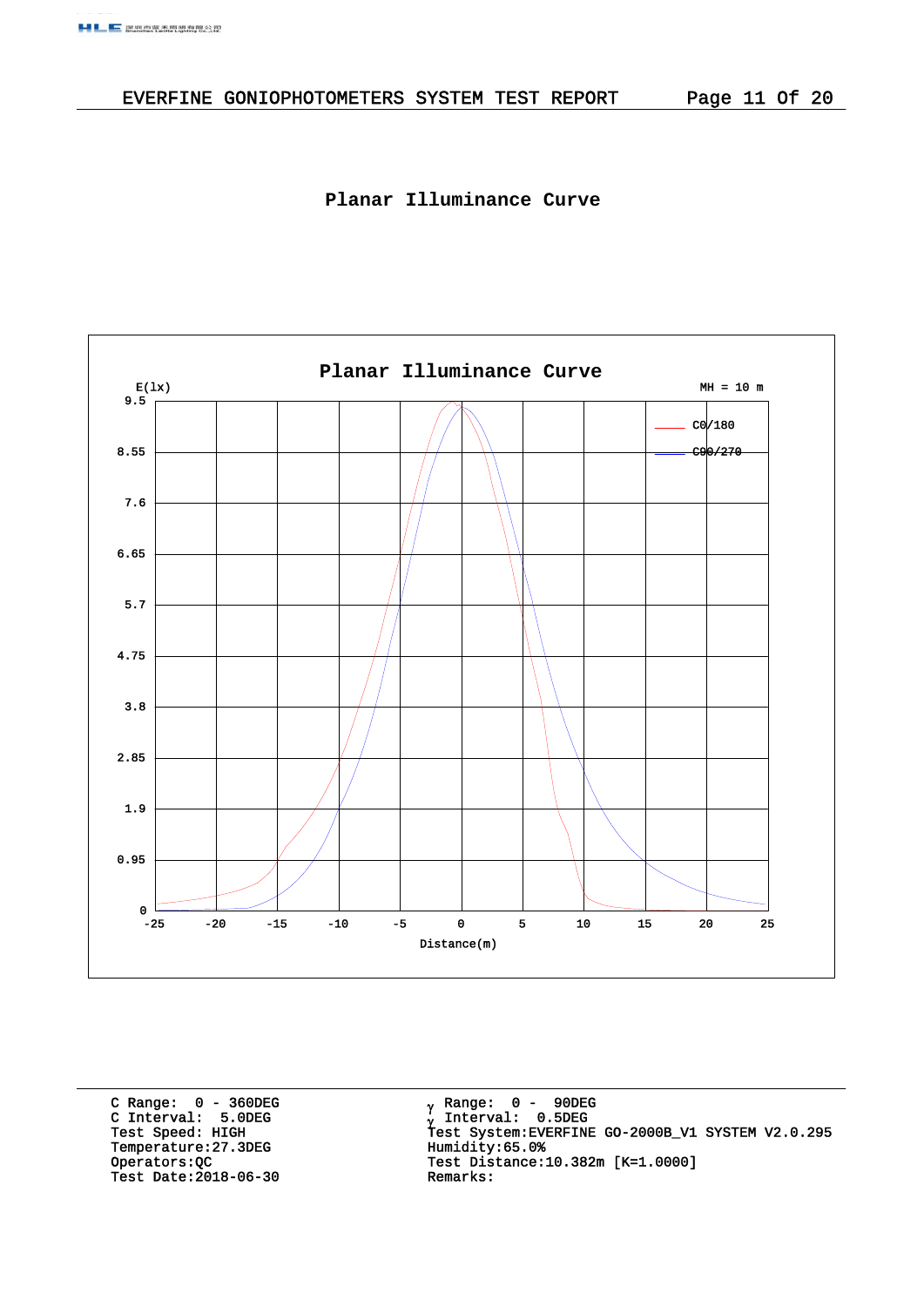#### **LUMINOUS DISTRIBUTION INTENSITY DATA**

| Test:U:119.9V I:0.1752A P:19.98W PF:0.9511 Lamp Flux:2140.36x1 lm |       |                  |
|-------------------------------------------------------------------|-------|------------------|
| NAME: 二代双头咖啡色安全灯 可调光                                              | TYPE: | <b>WEIGHT:</b>   |
| SPEC.:3000K                                                       | DIM.: | SERIAL No.:      |
| MFR.: HLE                                                         | SUB.: | Shielding Angle: |

| Table--1       |      |      |      |      |                             |      |      |      |                  |             |      |      |      |                      |      |      | UNIT: cd     |             |      |
|----------------|------|------|------|------|-----------------------------|------|------|------|------------------|-------------|------|------|------|----------------------|------|------|--------------|-------------|------|
| C(DEG)         |      |      |      |      |                             |      |      |      |                  |             |      |      |      |                      |      |      |              |             |      |
| <b>γ (DEG)</b> | 0    | 5    | 10   | 15   | 20                          | 25   | 30   | 35   | 40               | 45          | 50   | 55   | 60   | 65                   | 70   | 75   | 80           | 85          | 90   |
| 0              | 938  | 938  | 938  | 938  | 938                         | 938  | 938  | 938  | 938              | 938         | 938  | 938  | 938  | 938                  | 938  | 938  | 938          | 938         | 938  |
| 5              | 959  | 957  | 955  | 953  | 950                         | 948  | 946  | 944  | 942              | 939         | 937  | 934  | 931  | 928                  | 927  | 927  | 927          | 925         | 923  |
| 10             | 970  | 965  | 961  | 956  | 952                         | 948  | 943  | 938  | 933              | 929         | 926  | 923  | 920  | 918                  | 916  | 912  | 910          | 910         | 907  |
| 15             | 963  | 958  | 952  | 947  | 941                         | 936  | 930  | 926  | 921              | 916         | 912  | 907  | 901  | 898                  | 896  | 896  | 894          | 894         | 892  |
| 20             | 951  | 944  | 938  | 931  | 925                         | 920  | 916  | 909  | 905              | 900         | 891  | 885  | 877  | 870                  | 864  | 860  | 857          | 854         | 852  |
| 25             | 930  | 923  | 917  | 913  | 908                         | 903  | 898  | 892  | 879              | 872         | 863  | 855  | 847  | 839                  | 830  | 825  | 820          | 815         | 811  |
| 30             | 910  | 900  | 891  | 884  | 879                         | 876  | 871  | 861  | 850              | 841         | 831  | 823  | 815  | 808                  | 798  | 789  | 783          | 777         | 771  |
| 35             | 876  | 865  | 857  | 852  | 847                         | 837  | 824  | 815  | 808              | 802         | 795  | 790  | 771  | 752                  | 740  | 722  | 712          | 701         | 694  |
| 40             | 842  | 824  | 811  | 802  | 797                         | 787  | 778  | 766  | 759              | 751         | 732  | 714  | 696  | 679                  | 664  | 648  | 637          | 624         | 616  |
| 45             | 776  | 762  | 753  | 748  | 736                         | 726  | 721  | 716  | 692              | 671         | 654  | 635  | 619  | 602                  | 585  | 575  | 561          | 547         | 539  |
| 50             | 713  | 698  | 690  | 681  | 665                         | 657  | 651  | 626  | 609              | 592         | 575  | 557  | 524  | 485                  | 453  | 428  | 404          | 385         | 374  |
| 55             | 638  | 608  | 608  | 595  | 585                         | 568  | 529  | 512  | 506              | 502         | 451  | 401  | 357  | 319                  | 287  | 261  | 238          | 220         | 208  |
| 60             | 361  | 349  | 348  | 403  | 469                         | 424  | 382  | 375  | 356              | 323         | 279  | 231  | 187  | 151                  | 120  | 93.7 | 71.8         | 54.7        | 43.1 |
| 65             | 294  | 283  | 268  | 264  | 247                         | 247  | 229  | 214  | 191              | 152         | 105  | 67.1 | 63.5 | 59.8                 | 55.7 | 50.5 | 44.4         | 37.6        | 30.9 |
| 70             | 204  | 179  | 149  | 137  | 103                         | 111  | 112  | 85.4 | 52.1             | 52.0        | 50.3 | 47.3 |      | $43.8$   $40.2$      | 36.5 | 32.4 | 27.9         | $23.2$ 18.8 |      |
| 75             | 63.1 | 54.6 | 49.2 | 45.2 | 42.9                        | 42.8 | 37.2 | 37.0 |                  | $35.0$ 33.1 | 30.7 | 27.6 |      | $24.0$   20.5   17.1 |      |      | $13.9$  11.0 | $8.61$ 6.62 |      |
| 80             | 27.9 | 25.1 | 22.7 |      | $22.7$   $21.7$             | 23.0 | 23.1 |      | $21.6$ 18.7 14.3 |             | 10.5 | 7.43 |      | $4.94$ 3.08 1.73     |      | 0.84 | 0.31         | 0.06   0.00 |      |
| 85             | 15.3 | 14.4 |      |      | $13.8$   13.8   12.4   5.37 |      | 0.00 | 0.00 | 0.00 0.00        |             | 0.00 | 0.00 |      | 0.00   0.00   0.00   |      | 0.00 | 0.00         | 0.00        | 0.00 |
| 90             | 10.0 | 0.00 | 0.00 |      | 0.00 0.00                   | 0.00 | 0.00 | 0.00 | 0.00             | 0.00        | 0.00 | 0.00 | 0.00 | 0.00                 | 0.00 | 0.00 | 0.00         | 0.00        | 0.00 |
|                |      |      |      |      |                             |      |      |      |                  |             |      |      |      |                      |      |      |              |             |      |
|                |      |      |      |      |                             |      |      |      |                  |             |      |      |      |                      |      |      |              |             |      |
|                |      |      |      |      |                             |      |      |      |                  |             |      |      |      |                      |      |      |              |             |      |
|                |      |      |      |      |                             |      |      |      |                  |             |      |      |      |                      |      |      |              |             |      |
|                |      |      |      |      |                             |      |      |      |                  |             |      |      |      |                      |      |      |              |             |      |
|                |      |      |      |      |                             |      |      |      |                  |             |      |      |      |                      |      |      |              |             |      |
|                |      |      |      |      |                             |      |      |      |                  |             |      |      |      |                      |      |      |              |             |      |
|                |      |      |      |      |                             |      |      |      |                  |             |      |      |      |                      |      |      |              |             |      |
|                |      |      |      |      |                             |      |      |      |                  |             |      |      |      |                      |      |      |              |             |      |
|                |      |      |      |      |                             |      |      |      |                  |             |      |      |      |                      |      |      |              |             |      |
|                |      |      |      |      |                             |      |      |      |                  |             |      |      |      |                      |      |      |              |             |      |
|                |      |      |      |      |                             |      |      |      |                  |             |      |      |      |                      |      |      |              |             |      |
|                |      |      |      |      |                             |      |      |      |                  |             |      |      |      |                      |      |      |              |             |      |
|                |      |      |      |      |                             |      |      |      |                  |             |      |      |      |                      |      |      |              |             |      |
|                |      |      |      |      |                             |      |      |      |                  |             |      |      |      |                      |      |      |              |             |      |
|                |      |      |      |      |                             |      |      |      |                  |             |      |      |      |                      |      |      |              |             |      |
|                |      |      |      |      |                             |      |      |      |                  |             |      |      |      |                      |      |      |              |             |      |
|                |      |      |      |      |                             |      |      |      |                  |             |      |      |      |                      |      |      |              |             |      |

C Range: 0 - 360DEG C Interval: 5.0DEG Temperature:27.3DEG Humidity:65.0%<br>Operators: QC Test Distance: Test Date:  $2018-06-30$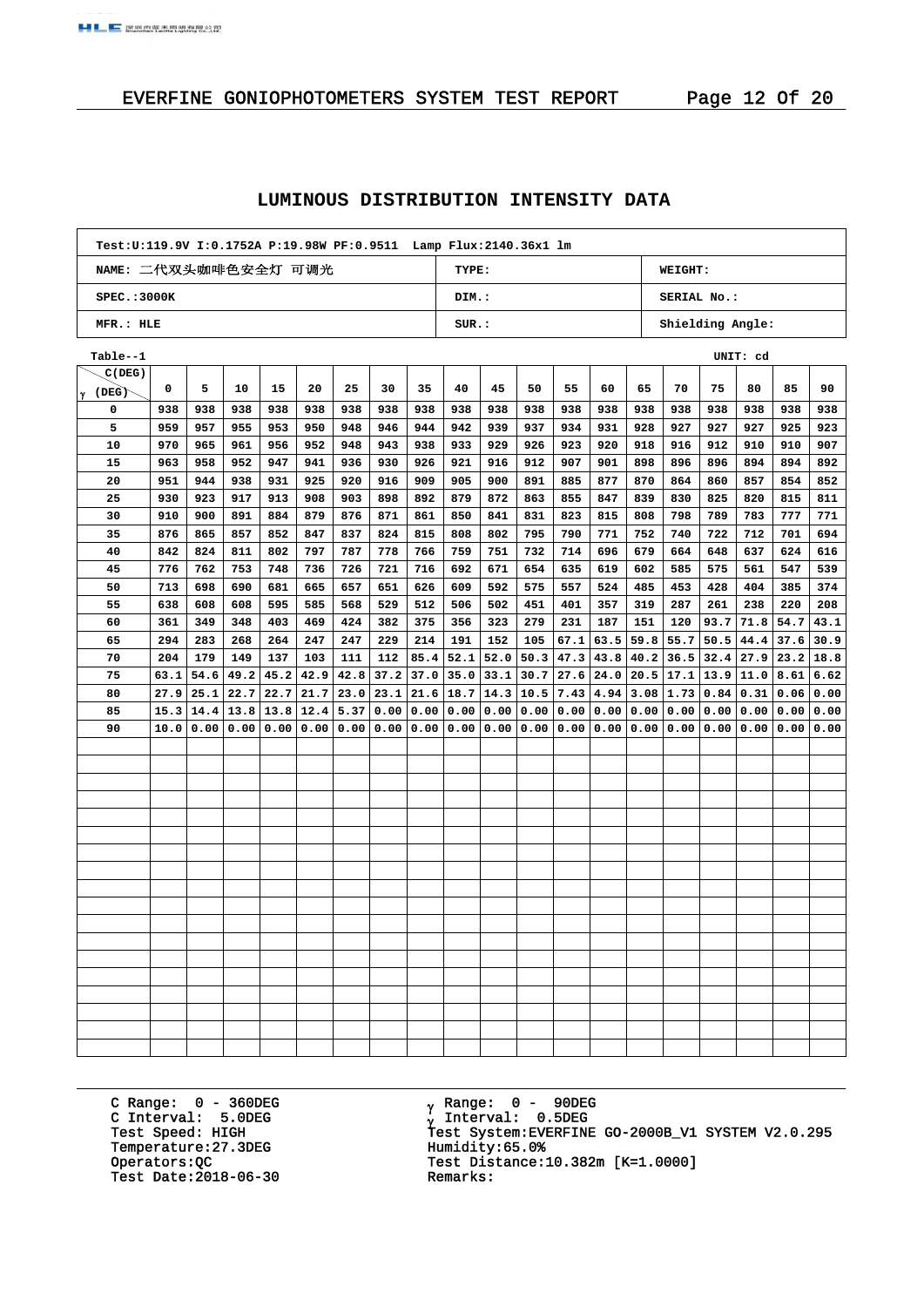#### **LUMINOUS DISTRIBUTION INTENSITY DATA**

| Test:U:119.9V I:0.1752A P:19.98W PF:0.9511 Lamp Flux:2140.36x1 lm |       |                  |
|-------------------------------------------------------------------|-------|------------------|
| NAME: 二代双头咖啡色安全灯 可调光                                              | TYPE: | <b>WEIGHT:</b>   |
| SPEC.:3000K                                                       | DIM.: | SERIAL No.:      |
| MFR.: HLE                                                         | SUB.: | Shielding Angle: |

| Table--2   |      |      |      |                                                  |                    |                                  |      |                            |             |      |           |     |                             |      |                  |      | UNIT: cd |                      |      |
|------------|------|------|------|--------------------------------------------------|--------------------|----------------------------------|------|----------------------------|-------------|------|-----------|-----|-----------------------------|------|------------------|------|----------|----------------------|------|
| C(DEG)     |      |      |      |                                                  |                    |                                  |      |                            |             |      |           |     |                             |      |                  |      |          |                      |      |
| 'γ (DEG)̇̃ | 95   | 100  | 105  | 110                                              | 115                | 120                              | 125  | 130                        | 135         | 140  | 145       | 150 | 155                         | 160  | 165              | 170  | 175      | 180                  | 185  |
| 0          | 938  | 938  | 938  | 938                                              | 938                | 938                              | 938  | 938                        | 938         | 938  | 938       | 938 | 938                         | 938  | 938              | 938  | 938      | 938                  | 938  |
| 5          | 921  | 920  | 919  | 918                                              | 917                | 915                              | 915  | 914                        | 914         | 914  | 914       | 914 | 914                         | 915  | 915              | 916  | 917      | 919                  | 918  |
| 10         | 905  | 903  | 900  | 897                                              | 895                | 893                              | 891  | 890                        | 890         | 891  | 891       | 891 | 892                         | 893  | 895              | 897  | 899      | 901                  | 901  |
| 15         | 890  | 885  | 881  | 877                                              | 872                | 871                              | 869  | 867                        | 867         | 867  | 865       | 863 | 860                         | 858  | 858              | 860  | 862      | 865                  | 865  |
| 20         | 849  | 843  | 840  | 836                                              | 835                | 836                              | 839  | 841                        | 837         | 829  | 823       | 820 | 819                         | 820  | 822              | 826  | 831      | 837                  | 837  |
| 25         | 806  | 802  | 795  | 791                                              | 789                | 786                              | 780  | 775                        | 773         | 772  | 777       | 771 | 764                         | 761  | 761              | 765  | 772      | 781                  | 782  |
| 30         | 764  | 759  | 752  | 744                                              | 736                | 723                              | 712  | 703                        | 679         | 659  | 658       | 681 | 694                         | 690  | 679              | 678  | 691      | 714                  | 718  |
| 35         | 689  | 679  | 657  | 638                                              | 631                | 633                              | 633  | 565                        | 508         | 495  | 519       | 514 | 488                         | 467  | 473              | 495  | 525      | 566                  | 592  |
| 40         | 613  | 588  | 534  | 491                                              | 481                | 476                              | 425  | 358                        | 339         | 353  | 337       | 284 | 279                         | 313  | 315              | 306  | 322      | 355                  | 364  |
| 45         | 536  | 489  | 394  | 340                                              | 324                | 293                              | 227  | 203                        | 218         | 197  | 118       | 118 | 130                         | 101  | 75.7             | 86.8 | 89.4     | 95.7                 | 113  |
| 50         | 372  | 333  | 258  | 222                                              | 194                | 130                              | 72.9 | 89.8                       | 94.4        | 56.5 | 40.0      |     | $32.4$ 32.0                 | 32.0 | 30.1             | 30.7 | 32.0     | 34.7                 | 37.6 |
| 55         | 205  | 181  | 142  | 128                                              | 108                | 59.6                             |      | 36.4   26.2   20.0         |             | 20.4 | 18.1      |     | $16.2$   14.3   14.6   14.7 |      |                  | 14.8 |          | $15.8$   17.9   19.7 |      |
| 60         | 39.4 | 39.9 | 39.7 | 42.2                                             |                    | 39.1   23.4   18.4   13.6   11.3 |      |                            |             | 9.23 | 7.59      |     | $7.02$ 6.45 5.50 5.24       |      |                  | 5.39 | 5.45     | $6.34$ 7.57          |      |
| 65         | 25.7 | 21.0 |      | $17.0$   13.5   10.7   8.21   6.09   5.47   4.87 |                    |                                  |      |                            |             | 4.21 | 3.29      |     | 1.97 1.53 1.15 0.72         |      |                  | 0.60 |          | 0.56 0.59            | 0.86 |
| 70         | 15.2 | 12.2 |      | $9.80$   7.74   6.05   4.67                      |                    |                                  |      | $3.51 \mid 2.54 \mid 1.64$ |             |      | 0.96 1.05 |     | $0.77$   0.58   0.56   0.56 |      |                  | 0.53 |          | $0.48$   0.53   0.45 |      |
| 75         | 4.75 | 3.63 |      | $3.02$   2.45   1.93   1.68                      |                    |                                  |      | $1.47$   1.23   0.93       |             | 0.70 | 0.64      |     | $0.64$   0.63   0.60   0.55 |      |                  | 0.54 | 0.47     | 0.51                 | 0.45 |
| 80         | 0.03 | 0.10 |      | $0.16$ 0.19 0.17 0.19                            |                    |                                  | 0.23 | 0.32                       | 0.46        | 0.60 | 0.64      |     | $0.65$   $0.65$             |      | $0.64 \mid 0.62$ | 0.53 | 0.49     | 0.50                 | 0.49 |
| 85         | 0.00 | 0.00 | 0.00 |                                                  | 0.00   0.00   0.00 |                                  | 0.00 |                            | 0.00   0.00 | 0.00 | 0.00      |     | 0.00   0.22                 |      | 0.55   0.60      | 0.61 | 0.46     | 0.48                 | 0.55 |
| 90         | 0.00 | 0.00 | 0.00 |                                                  | 0.00   0.00   0.00 |                                  | 0.00 | 0.00                       | 0.00        | 0.00 | 0.00      |     | 0.00   0.00                 |      | 0.00   0.00      | 0.00 | 0.00     | 0.23                 | 0.00 |
|            |      |      |      |                                                  |                    |                                  |      |                            |             |      |           |     |                             |      |                  |      |          |                      |      |
|            |      |      |      |                                                  |                    |                                  |      |                            |             |      |           |     |                             |      |                  |      |          |                      |      |
|            |      |      |      |                                                  |                    |                                  |      |                            |             |      |           |     |                             |      |                  |      |          |                      |      |
|            |      |      |      |                                                  |                    |                                  |      |                            |             |      |           |     |                             |      |                  |      |          |                      |      |
|            |      |      |      |                                                  |                    |                                  |      |                            |             |      |           |     |                             |      |                  |      |          |                      |      |
|            |      |      |      |                                                  |                    |                                  |      |                            |             |      |           |     |                             |      |                  |      |          |                      |      |
|            |      |      |      |                                                  |                    |                                  |      |                            |             |      |           |     |                             |      |                  |      |          |                      |      |
|            |      |      |      |                                                  |                    |                                  |      |                            |             |      |           |     |                             |      |                  |      |          |                      |      |
|            |      |      |      |                                                  |                    |                                  |      |                            |             |      |           |     |                             |      |                  |      |          |                      |      |
|            |      |      |      |                                                  |                    |                                  |      |                            |             |      |           |     |                             |      |                  |      |          |                      |      |
|            |      |      |      |                                                  |                    |                                  |      |                            |             |      |           |     |                             |      |                  |      |          |                      |      |
|            |      |      |      |                                                  |                    |                                  |      |                            |             |      |           |     |                             |      |                  |      |          |                      |      |
|            |      |      |      |                                                  |                    |                                  |      |                            |             |      |           |     |                             |      |                  |      |          |                      |      |
|            |      |      |      |                                                  |                    |                                  |      |                            |             |      |           |     |                             |      |                  |      |          |                      |      |
|            |      |      |      |                                                  |                    |                                  |      |                            |             |      |           |     |                             |      |                  |      |          |                      |      |
|            |      |      |      |                                                  |                    |                                  |      |                            |             |      |           |     |                             |      |                  |      |          |                      |      |
|            |      |      |      |                                                  |                    |                                  |      |                            |             |      |           |     |                             |      |                  |      |          |                      |      |
|            |      |      |      |                                                  |                    |                                  |      |                            |             |      |           |     |                             |      |                  |      |          |                      |      |

C Range: 0 - 360DEG C Interval: 5.0DEG Temperature:27.3DEG Humidity:65.0%<br>Operators: QC Test Distance: Test Date:  $2018-06-30$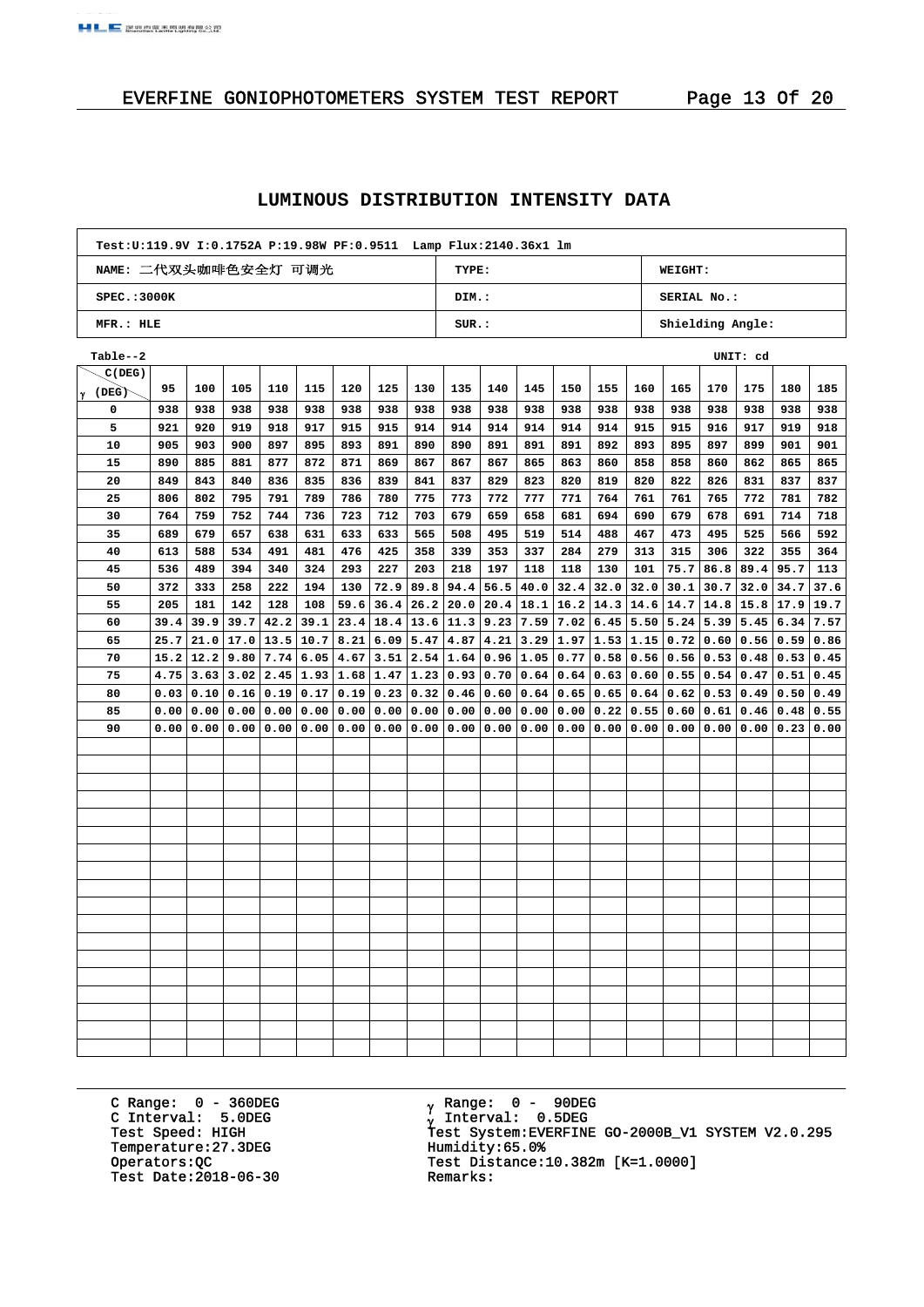#### **LUMINOUS DISTRIBUTION INTENSITY DATA**

| Test:U:119.9V I:0.1752A P:19.98W PF:0.9511 Lamp Flux:2140.36x1 lm |       |                  |
|-------------------------------------------------------------------|-------|------------------|
| NAME: 二代双头咖啡色安全灯 可调光                                              | TYPE: | <b>WEIGHT:</b>   |
| SPEC.:3000K                                                       | DIM.: | SERIAL No.:      |
| MFR.: HLE                                                         | SUB.: | Shielding Angle: |

| $Table - 3$ |      |      |      |      |                                    |      |      |      |                  |             |      |      |      |               |      |      | UNIT: cd |      |      |
|-------------|------|------|------|------|------------------------------------|------|------|------|------------------|-------------|------|------|------|---------------|------|------|----------|------|------|
| C(DEG)      |      |      |      |      |                                    |      |      |      |                  |             |      |      |      |               |      |      |          |      |      |
| γ (DEG)     | 190  | 195  | 200  | 205  | 210                                | 215  | 220  | 225  | 230              | 235         | 240  | 245  | 250  | 255           | 260  | 265  | 270      | 275  | 280  |
| 0           | 938  | 938  | 938  | 938  | 938                                | 938  | 938  | 938  | 938              | 938         | 938  | 938  | 938  | 938           | 938  | 938  | 938      | 938  | 938  |
| 5           | 919  | 919  | 919  | 920  | 920                                | 921  | 922  | 923  | 924              | 926         | 927  | 928  | 930  | 932           | 935  | 936  | 938      | 940  | 942  |
| 10          | 902  | 902  | 903  | 904  | 906                                | 908  | 909  | 911  | 912              | 913         | 916  | 918  | 922  | 925           | 930  | 935  | 938      | 942  | 944  |
| 15          | 867  | 869  | 871  | 876  | 880                                | 885  | 890  | 896  | 901              | 905         | 909  | 910  | 913  | 918           | 924  | 933  | 938      | 943  | 949  |
| 20          | 838  | 840  | 844  | 848  | 852                                | 857  | 864  | 872  | 877              | 883         | 889  | 893  | 897  | 900           | 906  | 915  | 923      | 929  | 936  |
| 25          | 785  | 790  | 797  | 806  | 816                                | 826  | 833  | 837  | 841              | 847         | 855  | 865  | 873  | 879           | 888  | 898  | 907      | 914  | 919  |
| 30          | 725  | 735  | 747  | 761  | 768                                | 772  | 781  | 791  | 803              | 811         | 820  | 832  | 845  | 858           | 870  | 882  | 891      | 897  | 900  |
| 35          | 628  | 662  | 685  | 697  | 703                                | 713  | 724  | 738  | 756              | 773         | 779  | 786  | 797  | 808           | 818  | 831  | 840      | 847  | 855  |
| 40          | 389  | 442  | 515  | 577  | 622                                | 641  | 659  | 676  | 686              | 700         | 715  | 727  | 740  | 754           | 766  | 778  | 788      | 799  | 809  |
| 45          | 155  | 234  | 276  | 316  | 397                                | 501  | 549  | 564  | 598              | 621         | 644  | 665  | 685  | 702           | 715  | 726  | 737      | 750  | 763  |
| 50          | 44.3 | 52.9 | 61.8 | 88.9 | 152                                | 243  | 306  | 400  | 477              | 532         | 550  | 554  | 565  | 587           | 610  | 630  | 648      | 665  | 683  |
| 55          | 23.3 | 26.0 |      |      | $29.9$ 35.2 45.7                   | 72.0 | 106  | 161  | 297              | 361         | 371  | 383  | 406  | 450           | 497  | 533  | 558      | 579  | 602  |
| 60          | 10.0 |      |      |      | $12.5$   16.1   19.7   23.9   28.5 |      | 37.7 | 58.8 | 132              | 180         | 190  | 210  | 239  | 306           | 380  | 434  | 469      | 494  | 520  |
| 65          | 1.76 | 3.22 |      |      | $5.62$   8.53   12.3   16.2        |      | 20.0 | 27.5 | 37.3             | 40.4        | 61.1 | 101  | 141  | 201           | 260  | 299  | 324      | 343  | 368  |
| 70          | 0.49 | 0.54 |      |      | $0.88$   2.37   4.50               | 6.86 | 9.58 | 13.7 |                  | $17.9$ 24.6 | 37.0 | 58.2 | 81.1 | 113           | 144  | 165  | 179      | 192  | 209  |
| 75          | 0.51 | 0.51 | 0.52 |      | $0.64 \mid 0.99 \mid 2.38$         |      | 4.52 | 6.76 | $9.41$   12.9    |             | 17.9 | 23.7 | 28.4 | 31.3          | 32.0 | 31.7 | 33.3     | 39.1 | 49.9 |
| 80          | 0.55 | 0.54 |      |      | $0.56$   0.59   0.66               | 0.84 | 1.09 | 1.54 | $2.40 \mid 3.24$ |             | 3.37 | 3.07 |      | $2.45$   1.62 | 0.82 | 0.23 | 0.00     | 0.28 | 1.30 |
| 85          | 0.59 | 0.62 | 0.56 |      | 0.22 0.00                          | 0.00 | 0.00 | 0.00 | 0.00             | 0.00        | 0.00 | 0.00 | 0.00 | 0.00          | 0.00 | 0.00 | 0.00     | 0.00 | 0.00 |
| 90          | 0.00 | 0.00 | 0.00 |      | 0.00   0.00                        | 0.00 | 0.00 | 0.00 | 0.00             | 0.00        | 0.00 | 0.00 | 0.00 | 0.00          | 0.00 | 0.00 | 0.00     | 0.00 | 0.00 |
|             |      |      |      |      |                                    |      |      |      |                  |             |      |      |      |               |      |      |          |      |      |
|             |      |      |      |      |                                    |      |      |      |                  |             |      |      |      |               |      |      |          |      |      |
|             |      |      |      |      |                                    |      |      |      |                  |             |      |      |      |               |      |      |          |      |      |
|             |      |      |      |      |                                    |      |      |      |                  |             |      |      |      |               |      |      |          |      |      |
|             |      |      |      |      |                                    |      |      |      |                  |             |      |      |      |               |      |      |          |      |      |
|             |      |      |      |      |                                    |      |      |      |                  |             |      |      |      |               |      |      |          |      |      |
|             |      |      |      |      |                                    |      |      |      |                  |             |      |      |      |               |      |      |          |      |      |
|             |      |      |      |      |                                    |      |      |      |                  |             |      |      |      |               |      |      |          |      |      |
|             |      |      |      |      |                                    |      |      |      |                  |             |      |      |      |               |      |      |          |      |      |
|             |      |      |      |      |                                    |      |      |      |                  |             |      |      |      |               |      |      |          |      |      |
|             |      |      |      |      |                                    |      |      |      |                  |             |      |      |      |               |      |      |          |      |      |
|             |      |      |      |      |                                    |      |      |      |                  |             |      |      |      |               |      |      |          |      |      |
|             |      |      |      |      |                                    |      |      |      |                  |             |      |      |      |               |      |      |          |      |      |
|             |      |      |      |      |                                    |      |      |      |                  |             |      |      |      |               |      |      |          |      |      |
|             |      |      |      |      |                                    |      |      |      |                  |             |      |      |      |               |      |      |          |      |      |
|             |      |      |      |      |                                    |      |      |      |                  |             |      |      |      |               |      |      |          |      |      |
|             |      |      |      |      |                                    |      |      |      |                  |             |      |      |      |               |      |      |          |      |      |
|             |      |      |      |      |                                    |      |      |      |                  |             |      |      |      |               |      |      |          |      |      |

C Range: 0 - 360DEG C Interval: 5.0DEG Temperature:27.3DEG Humidity:65.0%<br>Operators: QC Test Distance: Test Date:  $2018-06-30$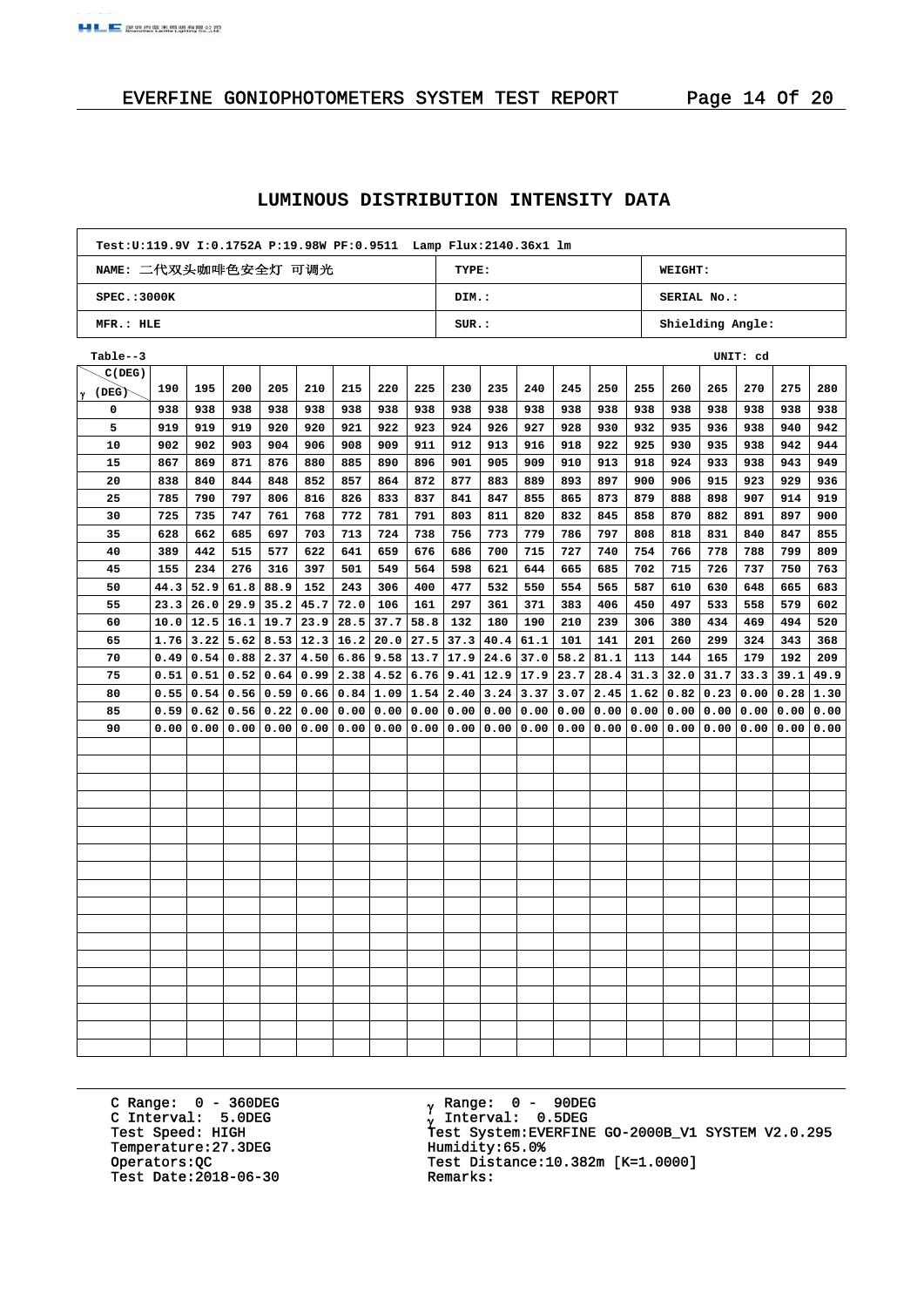## EVERFINE GONIOPHOTOMETERS SYSTEM TEST REPORT Page 15 Of 20

#### **LUMINOUS DISTRIBUTION INTENSITY DATA**

| Test:U:119.9V I:0.1752A P:19.98W PF:0.9511 Lamp Flux:2140.36x1 lm |       |                  |
|-------------------------------------------------------------------|-------|------------------|
| NAME: 二代双头咖啡色安全灯 可调光                                              | TYPE: | WEIGHT:          |
| SPEC.:3000K                                                       | DIM.: | SERIAL No.:      |
| MFR.: HLE                                                         | SUR.: | Shielding Angle: |

| Table--4 |      |      |      |             |                    |      |      |      |      |      |                           |      |                             |           |      | UNIT: cd |  |
|----------|------|------|------|-------------|--------------------|------|------|------|------|------|---------------------------|------|-----------------------------|-----------|------|----------|--|
| C(DEG)   |      |      |      |             |                    |      |      |      |      |      |                           |      |                             |           |      |          |  |
| lγ (DEG) | 285  | 290  | 295  | 300         | 305                | 310  | 315  | 320  | 325  | 330  | 335                       | 340  | 345                         | 350       | 355  |          |  |
| 0        | 938  | 938  | 938  | 938         | 938                | 938  | 938  | 938  | 938  | 938  | 938                       | 938  | 938                         | 938       | 938  |          |  |
| 5        | 943  | 944  | 945  | 947         | 950                | 952  | 953  | 955  | 956  | 957  | 957                       | 958  | 958                         | 958       | 959  |          |  |
| 10       | 949  | 953  | 956  | 958         | 960                | 962  | 964  | 965  | 965  | 967  | 968                       | 968  | 969                         | 969       | 969  |          |  |
| 15       | 955  | 957  | 962  | 965         | 966                | 966  | 966  | 967  | 967  | 967  | 966                       | 965  | 964                         | 964       | 963  |          |  |
| 20       | 940  | 947  | 951  | 954         | 959                | 965  | 966  | 963  | 961  | 959  | 957                       | 955  | 954                         | 952       | 952  |          |  |
| 25       | 923  | 927  | 930  | 936         | 940                | 943  | 946  | 948  | 951  | 946  | 942                       | 938  | 934                         | 932       | 930  |          |  |
| 30       | 903  | 906  | 911  | 914         | 918                | 922  | 922  | 922  | 921  | 922  | 922                       | 918  | 916                         | 913       | 911  |          |  |
| 35       | 862  | 870  | 879  | 888         | 899                | 896  | 894  | 891  | 894  | 898  | 901                       | 895  | 885                         | 880       | 877  |          |  |
| 40       | 818  | 828  | 835  | 844         | 847                | 853  | 861  | 863  | 860  | 855  | 855                       | 860  | 855                         | 848       | 843  |          |  |
| 45       | 774  | 785  | 790  | 792         | 795                | 799  | 806  | 811  | 816  | 809  | 808                       | 806  | 804                         | 790       | 780  |          |  |
| 50       | 701  | 717  | 726  | 734         | 739                | 743  | 745  | 746  | 750  | 752  | 749                       | 741  | 738                         | 729       | 718  |          |  |
| 55       | 621  | 636  | 643  | 649         | 657                | 663  | 680  | 684  | 681  | 683  | 687                       | 682  | 673                         | 667       | 648  |          |  |
| 60       | 540  | 556  | 560  | 561         | 558                | 554  | 562  | 580  | 614  | 604  | 593                       | 607  | 584                         | 478       | 387  |          |  |
| 65       | 391  | 414  | 432  | 446         | 448                | 434  | 427  | 433  | 453  | 467  | 446                       | 441  | 373                         | 313       | 299  |          |  |
| 70       | 228  | 247  | 265  | 280         | 286                | 288  | 284  | 272  | 278  | 279  | 269                       | 275  | 238                         | 227       | 212  |          |  |
| 75       | 63.5 | 80.0 | 98.6 | 117         | 131                | 144  | 153  | 154  | 151  | 131  | 117                       | 121  | 90.2                        | 81.2      | 68.1 |          |  |
| 80       | 3.28 | 6.43 |      | $10.9$ 16.2 | 22.5               | 29.9 | 38.2 | 48.5 | 59.2 | 58.7 | 46.0                      | 42.4 | 37.2                        | 33.8      | 30.2 |          |  |
| 85       | 0.00 | 0.00 |      |             | 0.00   0.00   0.00 | 0.00 | 0.00 | 0.00 | 0.00 | 0.00 | 8.64                      |      | $18.2$   19.3   17.1   16.0 |           |      |          |  |
| 90       | 0.00 | 0.00 |      |             | 0.00   0.00   0.00 | 0.00 | 0.00 | 0.00 |      |      | 0.00   0.00   0.00   0.00 |      |                             | 0.00 0.00 | 0.00 |          |  |
|          |      |      |      |             |                    |      |      |      |      |      |                           |      |                             |           |      |          |  |
|          |      |      |      |             |                    |      |      |      |      |      |                           |      |                             |           |      |          |  |
|          |      |      |      |             |                    |      |      |      |      |      |                           |      |                             |           |      |          |  |
|          |      |      |      |             |                    |      |      |      |      |      |                           |      |                             |           |      |          |  |
|          |      |      |      |             |                    |      |      |      |      |      |                           |      |                             |           |      |          |  |
|          |      |      |      |             |                    |      |      |      |      |      |                           |      |                             |           |      |          |  |
|          |      |      |      |             |                    |      |      |      |      |      |                           |      |                             |           |      |          |  |
|          |      |      |      |             |                    |      |      |      |      |      |                           |      |                             |           |      |          |  |
|          |      |      |      |             |                    |      |      |      |      |      |                           |      |                             |           |      |          |  |
|          |      |      |      |             |                    |      |      |      |      |      |                           |      |                             |           |      |          |  |
|          |      |      |      |             |                    |      |      |      |      |      |                           |      |                             |           |      |          |  |
|          |      |      |      |             |                    |      |      |      |      |      |                           |      |                             |           |      |          |  |
|          |      |      |      |             |                    |      |      |      |      |      |                           |      |                             |           |      |          |  |
|          |      |      |      |             |                    |      |      |      |      |      |                           |      |                             |           |      |          |  |
|          |      |      |      |             |                    |      |      |      |      |      |                           |      |                             |           |      |          |  |
|          |      |      |      |             |                    |      |      |      |      |      |                           |      |                             |           |      |          |  |
|          |      |      |      |             |                    |      |      |      |      |      |                           |      |                             |           |      |          |  |
|          |      |      |      |             |                    |      |      |      |      |      |                           |      |                             |           |      |          |  |

C Range: 0 - 360DEG C Interval: 5.0DEG Temperature:27.3DEG Humidity:65.0%<br>Operators: QC Test Distance: Test Date:  $2018-06-30$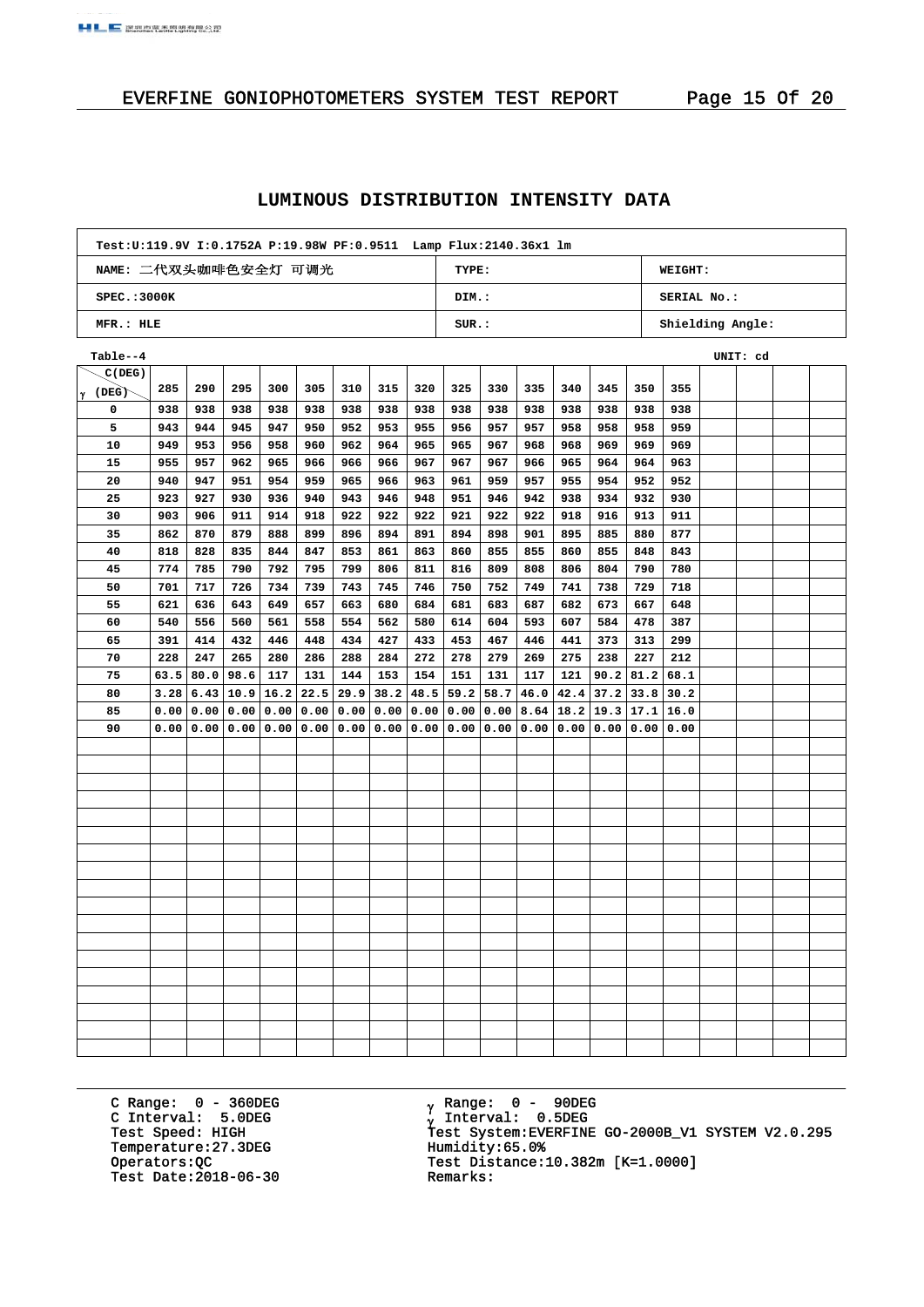## EVERFINE GONIOPHOTOMETERS SYSTEM TEST REPORT Page 16 Of 20

|              |                |                | Photometric Data Table [cd] |                |                |                 |                 |                 |                       |                 |
|--------------|----------------|----------------|-----------------------------|----------------|----------------|-----------------|-----------------|-----------------|-----------------------|-----------------|
|              |                |                |                             |                |                |                 |                 |                 |                       |                 |
| G/C          | 0.0            | 5.0            | 10.0                        | 15.0           | 20.0<br>938.1  | 25.0            | 30.0            | 35.0            | 40.0<br>938.1         | 45.0            |
| 0.0<br>2.5   | 938.1<br>946.4 | 938.1<br>945.6 | 938.1<br>944.6              | 938.1<br>943.5 | 942.3          | 938.1<br>941.0  | 938.1<br>939.7  | 938.1<br>938.2  | 937.4                 | 938.1<br>937.0  |
| 5.0          | 958.7          | 956.7          | 954.7                       | 952.5          | 950.4          | 948.3           | 946.2           | 944.2           | 941.8                 | 939.1           |
| 7.5          | 963.8          | 960.6          | 957.4                       | 954.1          | 950.8          | 947.4           | 944.1           | 940.9           | 938.0                 | 935.4           |
| 10.0         | 969.6          | 965.2          | 960.8                       | 956.4          | 952.3          | 948.3           | 943.1           | 937.5           | 933.0                 | 929.2           |
| 12.5<br>15.0 | 967.3<br>963.4 | 962.1<br>957.6 | 957.1<br>952.0              | 952.3<br>946.5 | 947.4<br>941.2 | 942.6<br>935.6  | 937.9<br>929.7  | 933.3<br>925.8  | 929.3<br>921.2        | 925.0<br>916.1  |
| 17.5         | 959.0          | 952.4          | 946.2                       | 940.3          | 933.8          | 927.9           | 923.7           | 918.5           | 911.8                 | 907.4           |
| 20.0         | 951.4          | 944.4          | 937.8                       | 931.3          | 925.1          | 919.9           | 915.7           | 909.4           | 904.9                 | 899.7           |
| 22.5         | 942.6          | 935.6          | 929.1                       | 923.1          | 918.2          | 911.8           | 904.6           | 899.2           | 896.8                 | 886.6           |
| 25.0         | 929.7<br>920.5 | 923.0<br>911.8 | 917.4<br>904.3              | 912.6<br>898.8 | 908.5<br>895.0 | 903.3<br>892.5  | 898.3<br>889.7  | 892.2<br>877.7  | 879.1<br>867.8        | 872.3<br>855.1  |
| 27.5<br>30.0 | 910.0          | 899.8          | 890.9                       | 883.6          | 878.7          | 875.7           | 871.2           | 861.3           | 850.1                 | 841.3           |
| 32.5         | 894.9          | 885.0          | 876.7                       | 869.0          | 862.7          | 858.2           | 847.3           | 839.0           | 831.1                 | 821.5           |
| 35.0         | 875.6          | 864.7          | 856.7                       | 851.7          | 847.3          | 836.6           | 823.8           | 815.3           | 808.3                 | 801.8           |
| 37.5         | 859.0<br>841.6 | 845.2<br>824.5 | 834.8<br>811.5              | 828.3<br>802.3 | 826.3<br>796.5 | 815.3<br>786.6  | 800.7<br>777.8  | 790.3<br>765.8  | 784.8<br>759.1        | 779.2<br>751.1  |
| 40.0<br>42.5 | 809.5          | 794.9          | 784.6                       | 776.0          | 765.7          | 756.2           | 749.6           | 742.2           | 729.4                 | 711.7           |
| 45.0         | 775.7          | 762.0          | 753.4                       | 747.9          | 735.7          | 726.1           | 720.7           | 715.7           | 691.7                 | 671.2           |
| 47.5         | 745.0          | 731.1          | 722.8                       | 716.0          | 701.2          | 694.0           | 691.5           | 674.4           | 652.3                 | 630.7           |
| 50.0         | 713.0          | 697.9          | 689.5                       | 681.0          | 664.9          | 657.5           | 651.0           | 625.8           | 609.3                 | 591.5           |
| 52.5<br>55.0 | 678.4<br>637.5 | 660.1<br>608.2 | 651.4<br>608.5              | 640.6<br>595.2 | 626.7<br>585.1 | 619.5<br>568.3  | 593.0<br>529.0  | 571.5<br>511.8  | 559.9<br>506.4        | 550.1<br>501.7  |
| 57.5         | 455.0          | 432.9          | 466.2                       | 529.5          | 542.4          | 497.5           | 458.4           | 447.1           | 444.6                 | 412.3           |
| 60.0         | 361.4          | 348.6          | 348.2                       | 402.7          | 469.2          | 423.8           | 381.8           | 375.2           | 355.6                 | 322.8           |
| 62.5         | 325.0          | 313.4          | 303.3                       | 313.6          | 354.1          | 339.2           | 301.4           | 290.3           | 271.4                 | 236.1           |
| 65.0<br>67.5 | 294.0<br>260.0 | 283.5<br>243.7 | 268.4<br>217.9              | 263.5<br>204.3 | 247.2<br>168.4 | 247.1<br>164.4  | 228.8<br>167.7  | 214.0<br>145.9  | 190.7<br>114.2        | 151.7<br>70.10  |
| 70.0         | 204.4          | 179.3          | 149.2                       | 137.2          | 102.8          | 110.7           | 111.6           | 85.36           | 52.08                 | 51.96           |
| 72.5         | 123.8          | 102.4          | 83.73                       | 80.21          | 61.44          | 70.80           | 63.73           | 45.15           | 43.39                 | 42.36           |
| 75.0         | 63.07          | 54.62          | 49.20                       | 45.25          | 42.90          | 42.77           | 37.22           | 36.99           | 34.98                 | 33.10           |
| 77.5<br>80.0 | 39.87<br>27.89 | 35.77<br>25.07 | 32.84<br>22.65              | 31.81<br>22.72 | 29.75<br>21.74 | 28.86<br>23.04  | 29.87<br>23.12  | 29.16<br>21.60  | 26.77<br>18.72        | 24.09<br>14.30  |
| 82.5         | 19.32          | 18.12          | 17.31                       | 16.97          | 17.58          | 17.90           | 16.30           | 10.45           | 5.664                 | 1.956           |
| 85.0         | 15.33          | 14.35          | 13.85                       | 13.79          | 12.35          | 5.367           | 0               | 0               | 0                     | 0               |
| 87.5         | 12.51          | 11.45          | 9.417                       | 0              | 0              | 0               | 0               | 0               | 0                     | 0               |
| 90.0         | 10.00          | 0              | 0                           | 0              | 0              | 0               | 0               | 0               | 0                     | 0               |
| G/C          | 50.0           | 55.0           | 60.0                        | 65.0           | 70.0           | 75.0            | 80.0            | 85.0            | 90.0                  | 95.0            |
| 0.0          | 938.1          | 938.1          | 938.1                       | 938.1          | 938.1          | 938.1           | 938.1           | 938.1           | 938.1                 | 938.1           |
| 2.5          | 936.6<br>936.6 | 936.3<br>933.9 | 936.0<br>931.0              | 935.9<br>928.1 | 934.9<br>927.2 | 933.7<br>927.2  | 932.6<br>926.6  | 931.5<br>924.6  | 930.4<br>922.7        | 929.6<br>921.2  |
| 5.0<br>7.5   | 933.0          | 930.7          | 928.1                       | 924.9          | 921.5          | 918.5           | 918.8           | 917.5           | 914.9                 | 913.1           |
| 10.0         | 925.7          | 922.8          | 920.2                       | 918.4          | 915.6          | 912.2           | 910.0           | 910.2           | 907.2                 | 905.2           |
| 12.5         | 918.2          | 914.1          | 911.0                       | 908.4          | 907.1          | 904.8           | 901.8           | 902.4           | 899.5                 | 897.5           |
| 15.0         | 912.0<br>902.6 | 907.1<br>897.0 | 901.2<br>892.9              | 898.2<br>884.9 | 896.0<br>881.2 | 895.9<br>878.4  | 893.8<br>876.0  | 893.8<br>873.7  | 891.8<br>871.7        | 890.0<br>869.6  |
| 17.5<br>20.0 | 890.7          | 884.6          | 876.8                       | 869.6          | 863.6          | 859.6           | 857.2           | 853.7           | 851.6                 | 848.6           |
| 22.5         | 878.5          | 868.8          | 862.4                       | 854.8          | 846.3          | 842.2           | 838.5           | 834.1           | 831.5                 | 827.5           |
| 25.0         | 863.2          | 854.6          | 847.2                       | 838.8          | 829.7          | 824.7           | 819.7           | 814.8           | 811.4                 | 806.1           |
| 27.5         | 848.1<br>830.7 | 839.7<br>823.4 | 829.8<br>814.6              | 823.9<br>808.1 | 814.2<br>798.4 | 807.0<br>788.9  | 801.2<br>783.0  | 795.7<br>776.8  | 791.3<br>771.2        | 784.9<br>764.1  |
| 30.0<br>32.5 | 815.1          | 806.3          | 799.0                       | 789.5          | 775.5          | 758.0           | 748.8           | 739.3           | 732.5                 | 726.7           |
| 35.0         | 794.7          | 789.8          | 771.3                       | 752.1          | 739.8          | 721.5           | 711.6           | 700.9           | 693.8                 | 688.7           |
| 37.5         | 770.5          | 753.4          | 733.8                       | 716.5          | 702.8          | 684.4           | 674.3           | 662.5           | 655.1                 | 650.7           |
| 40.0<br>42.5 | 731.9<br>692.9 | 713.6<br>674.2 | 696.0<br>657.5              | 678.5<br>640.2 | 664.3<br>625.4 | 647.9<br>611.2  | 636.6<br>598.9  | 624.1<br>585.7  | 616.4<br>577.6        | 612.6<br>574.5  |
| 45.0         | 653.7          | 635.2          | 618.6                       | 601.6          | 585.2          | 575.3           | 561.3           | 547.5           | 538.9                 | 536.3           |
| 47.5         | 614.2          | 596.7          | 579.4                       | 562.0          | 534.7          | 512.3           | 486.5           | 467.2           | 456.3                 | 455.0           |
| 50.0         | 574.7          | 557.2          | 524.0                       | 484.8          | 452.6          | 428.3           | 403.7           | 384.9           | 373.6                 | 371.8           |
| 52.5<br>55.0 | 533.9<br>450.6 | 485.8<br>401.1 | 440.3<br>356.9              | 402.0<br>318.9 | 369.6<br>286.7 | 344.4<br>260.9  | 320.8<br>237.7  | 302.5<br>220.0  | 291.0<br>208.4        | 288.6<br>205.3  |
| 57.5         | 365.0          | 316.4          | 272.7                       | 235.1          | 203.6          | 177.4           | 154.7           | 137.3           | 125.7                 | 122.1           |
| 60.0         | 278.6          | 230.6          | 187.5                       | 150.7          | 119.9          | 93.69           | 71.80           | 54.66           | 43.08                 | 39.36           |
| 62.5         | 191.8          | 144.1          | 101.8                       | 69.51          | 65.14          | 59.33           | 52.49           | 44.74           | 37.00                 | 31.07           |
| 65.0         | 105.1<br>60.22 | 67.12<br>57.26 | 63.54<br>53.69              | 59.83<br>50.08 | 55.66<br>46.10 | 50.45<br>41.46  | 44.40<br>36.18  | 37.62<br>30.44  | 30.93<br>24.85        | 25.74<br>20.45  |
| 67.5<br>70.0 | 50.31          | 47.34          | 43.82                       | 40.24          | 36.48          | 32.36           | 27.87           | 23.21           | 18.77                 | 15.19           |
| 72.5         | 40.48          | 37.44          | 33.90                       | 30.38          | 26.82          | 23.16           | 19.48           | 15.93           | 12.70                 | 9.960           |
| 75.0         | 30.73          | 27.57          | 24.00                       | 20.50          | 17.10          | 13.91           | 11.02           | 8.611           | 6.620                 | 4.755           |
| 77.5         | 21.09<br>10.46 | 17.73<br>7.430 | 14.24<br>4.945              | 11.38<br>3.080 | 9.014<br>1.735 | 7.105<br>0.8419 | 5.543<br>0.3126 | 4.314<br>0.0635 | 3.310<br>$\mathbf{0}$ | 2.353<br>0.0344 |
| 80.0<br>82.5 | 0              | 0              | 0                           | $^{\circ}$     | $\mathbf{0}$   | 0               | 0               | 0               | 0                     | 0               |
| 85.0         | 0              | 0              | 0                           | 0              | 0              | 0               | $\mathbf 0$     | 0               | 0                     | 0               |
|              |                |                |                             |                |                |                 |                 |                 |                       |                 |
|              |                |                |                             |                |                |                 |                 |                 |                       |                 |
|              |                |                |                             |                |                |                 |                 |                 |                       |                 |

C Range: 0 - 360DEG C Interval: 5.0DEG Temperature:27.3DEG Humidity:65.0%<br>Operators: QC Test Distance: Test Date:  $2018-06-30$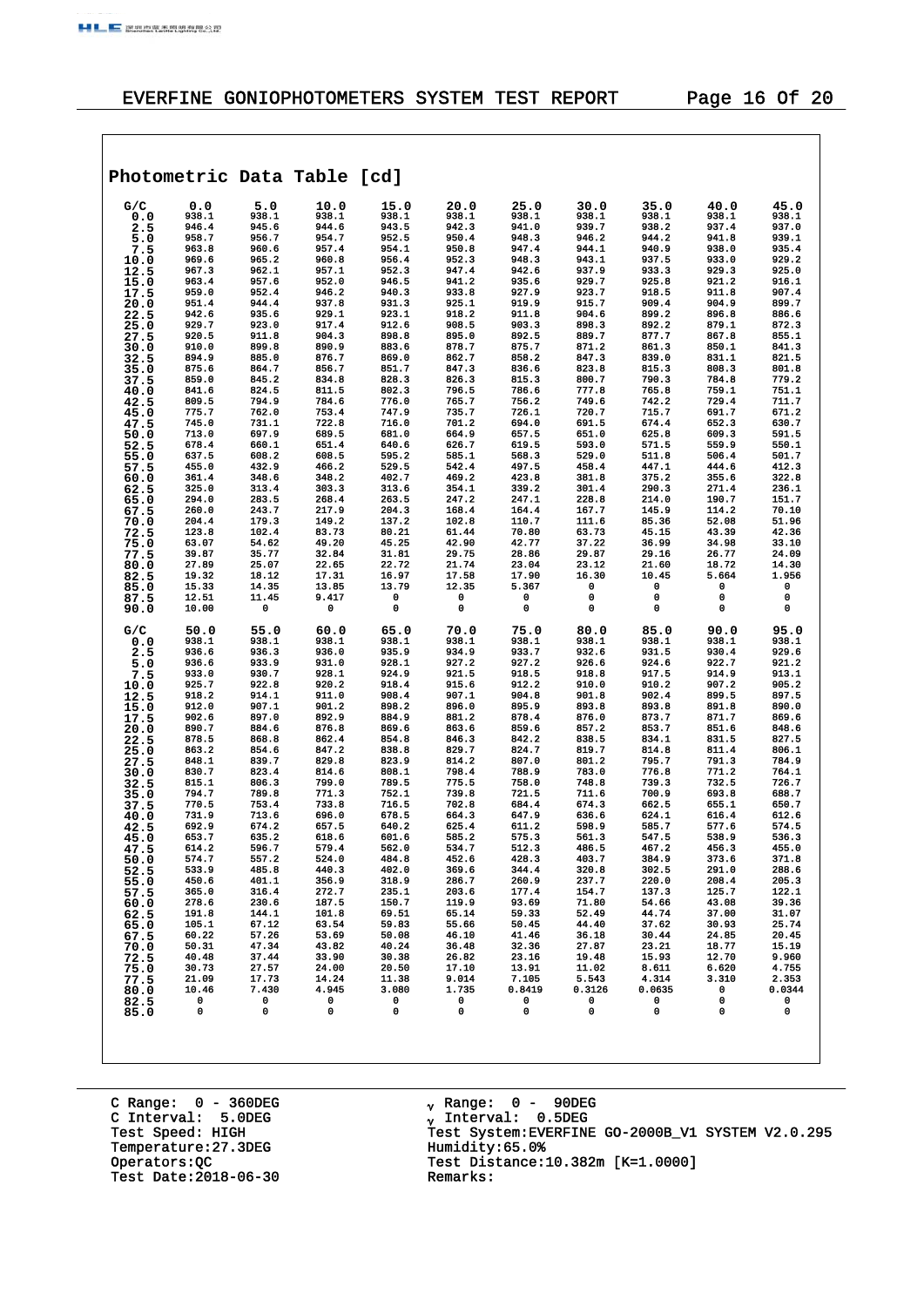$\sqrt{ }$ 

٦

|              |                  |                  | Photometric Data Table [cd] |                  |                  |                  |                  |                  |                  |                  |
|--------------|------------------|------------------|-----------------------------|------------------|------------------|------------------|------------------|------------------|------------------|------------------|
| 87.5<br>90.0 | 0<br>0           | 0<br>0           | 0<br>0                      | 0<br>0           | 0<br>0           | 0<br>0           | 0<br>0           | 0<br>0           | 0<br>0           | 0<br>0           |
| G/C          | 100.0            | 105.0            | 110.0                       | 115.0            | 120.0            | 125.0            | 130.0            | 135.0            | 140.0            | 145.0            |
| 0.0<br>2.5   | 938.1<br>928.8   | 938.1<br>928.1   | 938.1<br>927.5              | 938.1<br>926.9   | 938.1<br>926.4   | 938.1<br>926.0   | 938.1<br>925.7   | 938.1<br>925.4   | 938.1<br>925.2   | 938.1<br>925.2   |
| 5.0          | 919.9            | 918.7            | 917.6                       | 916.5            | 915.4            | 914.6            | 914.1            | 914.0            | 914.0            | 914.0            |
| 7.5          | 911.4            | 909.9            | 907.4                       | 905.5            | 904.6            | 903.6            | 902.5            | 901.5            | 900.8            | 900.9            |
| 10.0         | 903.4            | 899.9            | 897.1                       | 895.4            | 893.2            | 890.6            | 889.9            | 890.4            | 890.6            | 890.8            |
| 12.5<br>15.0 | 895.0<br>885.2   | 889.7<br>880.9   | 887.4<br>876.6              | 883.7<br>871.7   | 880.4<br>870.8   | 880.3<br>868.8   | 879.7<br>867.4   | 878.3<br>867.4   | 878.2<br>866.6   | 878.7<br>865.1   |
| 17.5         | 863.7            | 861.7            | 857.0                       | 857.7            | 857.9            | 857.7            | 857.3            | 854.5            | 850.2            | 844.5            |
| 20.0         | 843.1            | 839.6            | 836.1                       | 835.2            | 835.5            | 838.6            | 840.6            | 836.7            | 828.6            | 823.3            |
| 22.5         | 822.5<br>801.6   | 817.1<br>795.5   | 814.3<br>791.3              | 811.8<br>788.6   | 812.8<br>786.0   | 812.3<br>780.1   | 808.6<br>774.7   | 806.5<br>772.6   | 807.3<br>772.4   | 801.1<br>776.7   |
| 25.0<br>27.5 | 780.4            | 774.0            | 767.6                       | 763.5            | 756.7            | 746.3            | 740.1            | 735.0            | 726.4            | 727.3            |
| 30.0         | 759.3            | 751.6            | 744.0                       | 735.7            | 722.8            | 711.7            | 703.0            | 678.8            | 659.3            | 657.9            |
| 32.5         | 721.4            | 711.0            | 705.2                       | 707.5            | 689.8            | 678.6            | 646.2            | 601.1            | 576.8            | 586.6            |
| 35.0<br>37.5 | 678.9<br>634.8   | 656.6<br>597.4   | 638.0<br>564.8              | 630.9<br>556.2   | 633.3<br>557.3   | 633.2<br>532.4   | 564.9<br>465.2   | 507.7<br>414.8   | 494.8<br>425.7   | 519.3<br>428.7   |
| 40.0         | 588.2            | 533.7            | 490.8                       | 480.9            | 475.9            | 425.2            | 358.3            | 338.5            | 353.1            | 336.9            |
| 42.5         | 539.8            | 465.5            | 415.0                       | 403.1            | 386.2            | 322.6            | 269.5            | 277.0            | 287.3            | 228.1            |
| 45.0         | 489.5<br>412.4   | 393.9<br>322.7   | 339.7<br>272.2              | 324.4<br>244.5   | 293.2<br>202.4   | 226.5<br>142.1   | 203.2<br>145.5   | 218.2<br>157.4   | 197.3<br>113.7   | 117.6<br>58.11   |
| 47.5<br>50.0 | 332.9            | 257.7            | 222.4                       | 194.1            | 130.2            | 72.85            | 89.85            | 94.39            | 56.52            | 40.03            |
| 52.5         | 256.1            | 197.1            | 174.4                       | 149.2            | 90.57            | 46.87            | 36.24            | 46.08            | 31.91            | 27.37            |
| 55.0         | 181.4<br>109.3   | 141.6            | 128.2                       | 108.1            | 59.64            | 36.38            | 26.22<br>18.99   | 19.96            | 20.44            | 18.06            |
| 57.5<br>60.0 | 39.86            | 89.52<br>39.74   | 84.07<br>42.20              | 71.17<br>39.15   | 37.76<br>23.39   | 26.81<br>18.37   | 13.56            | 15.28<br>11.27   | 12.55<br>9.234   | 12.13<br>7.590   |
| 62.5         | 25.60            | 20.72            | 16.54                       | 13.19            | 12.82            | 11.39            | 9.209            | 7.802            | 6.519            | 5.141            |
| 65.0         | 21.03            | 16.96            | 13.49                       | 10.67            | 8.212            | 6.093            | 5.470            | 4.874            | 4.210            | 3.289            |
| 67.5<br>70.0 | 16.57<br>12.19   | 13.32<br>9.795   | 10.55<br>7.745              | 8.288<br>6.049   | 6.363<br>4.669   | 4.716<br>3.514   | 3.387<br>2.540   | 2.363<br>1.637   | 2.317<br>0.9584  | 1.958<br>1.048   |
| 72.5         | 7.876            | 6.362            | 5.052                       | 3.934            | 3.117            | 2.438            | 1.829            | 1.235            | 0.7892           | 0.6428           |
| 75.0         | 3.625            | 3.018            | 2.453                       | 1.928            | 1.681            | 1.468            | 1.229            | 0.9268           | 0.6984           | 0.6357           |
| 77.5         | 1.739            | 1.375            | 1.012<br>0.1903             | 0.6567           | 0.5511           | 0.5815           | 0.7159           | 0.7007           | 0.6398           | 0.6333           |
| 80.0<br>82.5 | 0.0973<br>0      | 0.1606<br>0      | 0                           | 0.1738<br>0      | 0.1877<br>0      | 0.2323<br>0      | 0.3246<br>0      | 0.4605<br>0.0626 | 0.6004<br>0.1902 | 0.6424<br>0.3790 |
| 85.0         | 0                | 0                | 0                           | 0                | 0                | 0                | 0                | 0                | 0                | 0                |
| 87.5         | 0<br>0           | 0<br>0           | 0<br>$\mathbf 0$            | 0<br>0           | 0<br>0           | 0<br>0           | 0<br>0           | 0<br>$\mathbf 0$ | 0<br>0           | 0<br>0           |
| 90.0         |                  |                  |                             |                  |                  |                  |                  |                  |                  |                  |
| G/C          | 150.0            | 155.0            | 160.0                       | 165.0            | 170.0            | 175.0            | 180.0            | 185.0            | 190.0            | 195.0            |
| 0.0<br>2.5   | 938.1<br>925.3   | 938.1<br>925.5   | 938.1<br>925.8              | 938.1<br>926.2   | 938.1<br>926.6   | 938.1<br>927.1   | 938.1<br>927.7   | 938.1<br>927.7   | 938.1<br>927.8   | 938.1<br>927.9   |
| 5.0          | 914.1            | 914.3            | 914.8                       | 915.4            | 916.3            | 917.3            | 918.5            | 918.5            | 918.5            | 918.8            |
| 7.5          | 902.0            | 903.1            | 904.5                       | 905.8            | 907.3            | 909.0            | 911.0            | 910.9            | 911.1            | 911.4            |
| 10.0         | 891.1            | 891.8            | 893.1                       | 894.7            | 896.6            | 898.8            | 901.3            | 901.3            | 901.6            | 902.2            |
| 12.5<br>15.0 | 879.3<br>863.3   | 879.7<br>860.4   | 880.1<br>858.5              | 881.0<br>858.5   | 882.1<br>859.6   | 883.9<br>861.8   | 886.5<br>864.8   | 886.4<br>865.3   | 887.1<br>866.6   | 888.5<br>868.6   |
| 17.5         | 840.6            | 838.9            | 838.9                       | 840.4            | 843.2            | 847.1            | 851.9            | 852.0            | 852.8            | 854.5            |
| 20.0         | 820.2            | 819.0            | 819.5                       | 821.9            | 825.7            | 831.0            | 837.4            | 836.9            | 837.7            | 840.1            |
| 22.5<br>25.0 | 797.5<br>770.5   | 796.0<br>764.4   | 795.1<br>760.6              | 795.4<br>761.0   | 797.9<br>765.3   | 802.8<br>772.2   | 810.2<br>781.5   | 810.5<br>782.3   | 812.6<br>785.3   | 816.6<br>790.1   |
| 27.5         | 733.9            | 728.6            | 727.2                       | 728.7            | 733.8            | 741.2            | 752.1            | 754.1            | 759.1            | 765.2            |
| 30.0         | 681.3            | 693.9            | 690.0                       | 678.6            | 678.1            | 691.4            | 714.1            | 717.8            | 725.0            | 735.2            |
| 32.5         | 617.1<br>514.0   | 625.1<br>488.4   | 590.2<br>467.5              | 582.0<br>472.8   | 597.2<br>495.2   | 631.2<br>525.5   | 675.9<br>565.6   | 680.8<br>591.9   | 690.0<br>627.8   | 702.4<br>662.0   |
| 35.0<br>37.5 | 400.1            | 364.2            | 368.1                       | 387.0            | 393.8            | 402.3            | 420.2            | 449.7            | 499.0            | 573.5            |
| 40.0         | 284.0            | 278.7            | 312.8                       | 315.3            | 306.0            | 321.8            | 355.2            | 364.1            | 389.4            | 442.2            |
| 42.5         | 189.0            | 212.5            | 217.6                       | 193.1            | 190.9            | 211.0            | 248.5            | 268.8            | 308.7            | 351.4            |
| 45.0<br>47.5 | 118.1<br>62.78   | 130.2<br>58.57   | 100.8<br>47.80              | 75.66<br>47.22   | 86.83<br>46.33   | 89.40<br>48.56   | 95.67<br>54.17   | 112.5<br>57.25   | 154.8<br>65.50   | 234.0<br>93.03   |
| 50.0         | 32.38            | 32.01            | 31.98                       | 30.10            | 30.72            | 32.03            | 34.68            | 37.59            | 44.34            | 52.92            |
| 52.5         | 22.50            | 21.33            | 20.84                       | 21.35            | 21.76            | 22.82            | 25.45            | 27.17            | 30.68            | 35.18            |
| 55.0<br>57.5 | 16.18<br>11.04   | 14.31<br>10.03   | 14.60<br>9.557              | 14.69<br>9.339   | 14.85<br>9.719   | 15.79<br>10.07   | 17.90<br>11.40   | 19.70<br>13.01   | 23.31<br>16.48   | 25.99<br>18.80   |
| 60.0         | 7.022            | 6.450            | 5.504                       | 5.244            | 5.393            | 5.452            | 6.345            | 7.573            | 10.04            | 12.46            |
| 62.5         | 3.824            | 3.531            | 2.731                       | 2.150            | 2.127            | 1.915            | 2.501            | 3.325            | 5.001            | 7.140            |
| 65.0         | 1.968<br>1.143   | 1.528<br>0.5902  | 1.155<br>0.6147             | 0.7187<br>0.5611 | 0.5968<br>0.5223 | 0.5643<br>0.4902 | 0.5870<br>0.5373 | 0.8629<br>0.4623 | 1.763<br>0.5427  | 3.219<br>1.095   |
| 67.5<br>70.0 | 0.7694           | 0.5843           | 0.5630                      | 0.5575           | 0.5315           | 0.4822           | 0.5266           | 0.4503           | 0.4860           | 0.5359           |
| 72.5         | 0.6508           | 0.6052           | 0.5742                      | 0.5550           | 0.5424           | 0.4648           | 0.5265           | 0.4431           | 0.5002           | 0.5052           |
| 75.0         | 0.6412<br>0.6474 | 0.6279<br>0.6425 | 0.5982<br>0.6242            | 0.5545<br>0.5801 | 0.5435<br>0.5411 | 0.4711<br>0.4833 | 0.5124<br>0.5052 | 0.4483<br>0.4647 | 0.5107<br>0.5279 | 0.5112<br>0.5236 |
| 77.5         |                  |                  |                             |                  |                  |                  |                  |                  |                  |                  |
|              |                  |                  |                             |                  |                  |                  |                  |                  |                  |                  |

C Range: 0 - 360DEG C Interval: 5.0DEG Temperature:27.3DEG Humidity:65.0%<br>Operators: QC Test Distance: Test Date:  $2018-06-30$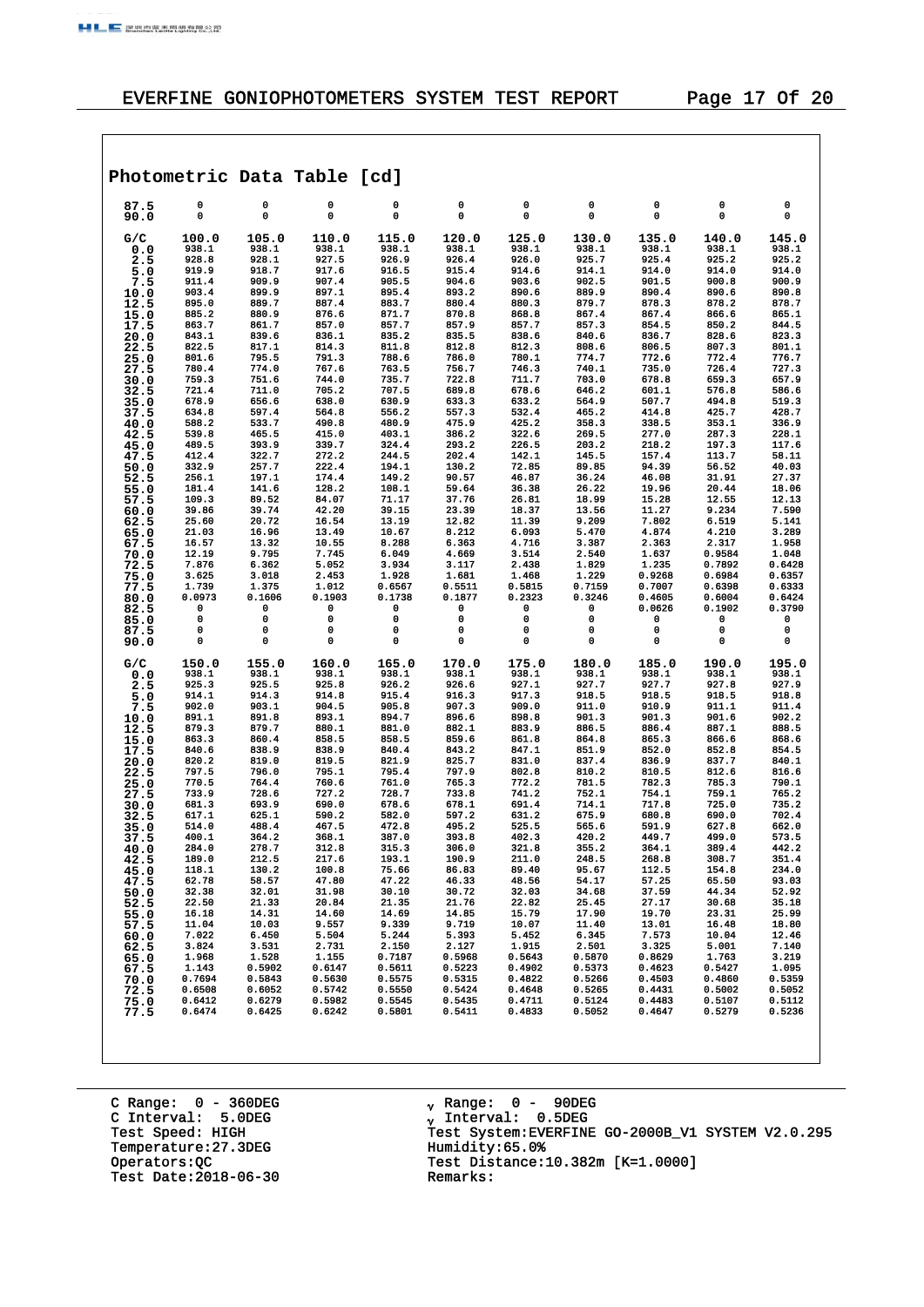|                      |                            |                                 | Photometric Data Table [cd]     |                                 |                                      |                                      |                                      |                                      |                                      |                                 |
|----------------------|----------------------------|---------------------------------|---------------------------------|---------------------------------|--------------------------------------|--------------------------------------|--------------------------------------|--------------------------------------|--------------------------------------|---------------------------------|
| 80.0<br>82.5<br>85.0 | 0.6527<br>0.6220<br>0<br>0 | 0.6473<br>0.6524<br>0.2220<br>0 | 0.6403<br>0.6403<br>0.5543<br>0 | 0.6161<br>0.6313<br>0.6027<br>0 | 0.5343<br>0.5913<br>0.6138<br>0.4307 | 0.4862<br>0.4961<br>0.4637<br>0.5028 | 0.4982<br>0.4945<br>0.4769<br>0.4166 | 0.4876<br>0.5151<br>0.5474<br>0.5727 | 0.5459<br>0.5589<br>0.5862<br>0.5327 | 0.5387<br>0.5623<br>0.6224<br>0 |
| 87.5<br>90.0         | 0                          | 0                               | 0                               | 0                               | 0                                    | 0                                    | 0.2251                               | 0                                    | 0                                    | 0                               |
| G/C                  | 200.0                      | 205.0                           | 210.0                           | 215.0                           | 220.0                                | 225.0                                | 230.0                                | 235.0                                | 240.0                                | 245.0                           |
| 0.0<br>2.5           | 938.1<br>928.0             | 938.1<br>928.3                  | 938.1<br>928.6                  | 938.1<br>928.9                  | 938.1<br>929.5                       | 938.1<br>930.1                       | 938.1<br>930.9                       | 938.1<br>931.7                       | 938.1<br>932.6                       | 938.1<br>933.6                  |
| 5.0                  | 919.2<br>911.9             | 919.7<br>912.3                  | 920.4<br>912.7                  | 921.2<br>913.2                  | 922.1                                | 923.1<br>915.6                       | 924.3<br>917.3                       | 925.5<br>919.2                       | 926.9<br>921.2                       | 928.3<br>923.6                  |
| 7.5<br>10.0          | 903.2                      | 904.4                           | 905.8                           | 907.5                           | 914.2<br>909.2                       | 911.0                                | 911.8                                | 913.2                                | 915.6                                | 918.4                           |
| 12.5                 | 890.4                      | 892.9                           | 895.8                           | 898.8                           | 901.7                                | 904.5                                | 907.5                                | 910.1                                | 911.2                                | 913.8                           |
| 15.0<br>17.5         | 871.4<br>856.9             | 875.5<br>860.3                  | 880.2<br>864.7                  | 885.1<br>870.2                  | 890.5<br>876.4                       | 896.1<br>883.3                       | 901.0<br>891.4                       | 904.9<br>899.0                       | 908.6<br>903.0                       | 910.4<br>905.3                  |
| 20.0                 | 843.7                      | 847.6                           | 852.0                           | 857.5                           | 864.3                                | 872.0                                | 877.0                                | 883.1                                | 889.3                                | 893.1                           |
| 22.5<br>25.0         | 822.3<br>797.2             | 828.4<br>805.9                  | 837.0<br>815.6                  | 845.4<br>825.6                  | 852.6<br>833.4                       | 855.4<br>836.6                       | 859.4<br>840.7                       | 864.0<br>846.8                       | 872.6<br>854.5                       | 879.8<br>864.8                  |
| 27.5                 | 773.1                      | 782.3                           | 793.6                           | 800.4                           | 806.7                                | 816.5                                | 822.4                                | 828.7                                | 836.4                                | 848.5                           |
| 30.0                 | 746.9<br>717.5             | 760.7<br>735.0                  | 768.1<br>737.7                  | 772.0<br>743.9                  | 780.8<br>752.7                       | 791.2<br>765.6                       | 803.1<br>780.0                       | 810.8<br>793.7                       | 819.8<br>802.5                       | 831.7<br>813.4                  |
| 32.5<br>35.0         | 685.1                      | 697.1                           | 703.3                           | 712.6                           | 723.6                                | 738.4                                | 755.8                                | 773.0                                | 778.7                                | 785.8                           |
| 37.5                 | 647.3                      | 657.3                           | 665.8<br>621.6                  | 677.1                           | 693.2                                | 709.7                                | 727.7<br>686.3                       | 738.5                                | 748.3                                | 756.2<br>727.2                  |
| 40.0<br>42.5         | 515.4<br>382.8             | 577.4<br>440.2                  | 524.8                           | 641.0<br>596.2                  | 658.9<br>617.2                       | 675.9<br>627.1                       | 641.9                                | 700.4<br>661.2                       | 714.8<br>679.9                       | 697.1                           |
| 45.0                 | 276.3                      | 316.1                           | 397.4                           | 501.4                           | 548.5                                | 564.1                                | 597.5                                | 621.1                                | 643.6                                | 665.5                           |
| 47.5<br>50.0         | 139.4<br>61.78             | 195.8<br>88.88                  | 281.1<br>152.2                  | 359.9<br>242.9                  | 438.9<br>306.3                       | 490.8<br>400.1                       | 544.6<br>477.0                       | 577.5<br>532.3                       | 606.4<br>550.4                       | 632.3<br>554.1                  |
| 52.5                 | 41.62                      | 51.89                           | 69.49                           | 143.7                           | 189.5                                | 284.2                                | 395.9                                | 454.1                                | 461.1                                | 468.7                           |
| 55.0<br>57.5         | 29.91<br>22.62             | 35.19<br>26.46                  | 45.70<br>32.67                  | 72.01<br>40.17                  | 106.4<br>52.73                       | 161.4<br>95.37                       | 296.9<br>207.3                       | 360.7<br>268.4                       | 370.7<br>279.4                       | 382.8<br>296.6                  |
| 60.0                 | 16.12                      | 19.65                           | 23.91                           | 28.49                           | 37.70                                | 58.85                                | 132.4                                | 180.5                                | 189.9                                | 209.9                           |
| 62.5                 | 10.28<br>5.625             | 13.63<br>8.531                  | 17.66<br>12.29                  | 21.95<br>16.19                  | 27.31<br>20.00                       | 39.82<br>27.49                       | 75.05<br>37.33                       | 102.3<br>40.36                       | 102.4<br>61.14                       | 125.9<br>101.0                  |
| 65.0<br>67.5         | 2.491                      | 4.650                           | 7.884                           | 11.18                           | 14.36                                | 18.20                                | 22.69                                | 31.76                                | 48.34                                | 78.64                           |
| 70.0                 | 0.8800                     | 2.365<br>1.132                  | 4.499<br>2.123                  | 6.860<br>3.750                  | 9.582<br>6.798                       | 13.67<br>10.01                       | 17.95                                | 24.57<br>18.33                       | 36.99                                | 58.18<br>39.95                  |
| 72.5<br>75.0         | 0.5187<br>0.5216           | 0.6388                          | 0.9944                          | 2.378                           | 4.524                                | 6.762                                | 13.54<br>9.407                       | 12.91                                | 27.01<br>17.94                       | 23.66                           |
| 77.5                 | 0.5337                     | 0.5612                          | 0.7562                          | 1.449                           | 2.650                                | 3.853                                | 5.532                                | 8.025                                | 9.939                                | 11.54                           |
| 80.0<br>82.5         | 0.5601<br>0.6044           | 0.5931<br>0.6311                | 0.6574<br>0.6018                | 0.8446<br>0.3624                | 1.086<br>0.2862                      | 1.545<br>0.1994                      | 2.403<br>0                           | 3.245<br>0                           | 3.372<br>0                           | 3.071<br>0                      |
| 85.0                 | 0.5631                     | 0.2196                          | 0                               | 0                               | 0                                    | 0                                    | 0                                    | 0                                    | 0                                    | 0                               |
| 87.5<br>90.0         | 0<br>0                     | 0<br>0                          | 0<br>0                          | 0<br>0                          | 0<br>0                               | 0<br>0                               | 0<br>0                               | 0<br>0                               | 0<br>0                               | 0<br>0                          |
| G/C                  | 250.0                      | 255.0                           | 260.0                           | 265.0                           | 270.0                                | 275.0                                | 280.0                                | 285.0                                | 290.0                                | 295.0                           |
| 0.0<br>2.5           | 938.1<br>934.5             | 938.1<br>935.4                  | 938.1<br>936.3                  | 938.1<br>937.2                  | 938.1<br>938.1                       | 938.1<br>939.2                       | 938.1<br>940.3                       | 938.1<br>941.3                       | 938.1<br>942.3                       | 938.1<br>943.1                  |
| 5.0                  | 930.2                      | 932.5                           | 934.6                           | 936.3                           | 938.1                                | 940.1                                | 942.1                                | 943.0                                | 943.5                                | 944.6                           |
| 7.5<br>10.0          | 926.1<br>921.7             | 928.8<br>925.4                  | 932.4<br>929.8                  | 935.6<br>934.8                  | 938.1<br>938.1                       | 940.9<br>941.5                       | 943.0<br>944.3                       | 944.3<br>948.6                       | 948.1<br>953.0                       | 951.7<br>956.0                  |
| 12.5                 | 917.2                      | 921.7                           | 927.1                           | 933.9                           | 938.1                                | 942.0                                | 946.6                                | 952.4                                | 955.9                                | 958.1                           |
| 15.0<br>17.5         | 913.4<br>905.7             | 917.8<br>909.5                  | 924.3<br>915.6                  | 932.6<br>923.8                  | 938.1<br>930.3                       | 942.8<br>936.1                       | 949.5<br>943.5                       | 954.8<br>948.6                       | 957.3<br>954.0                       | 961.7<br>960.8                  |
| 20.0                 | 896.5                      | 900.1                           | 906.5                           | 915.0                           | 922.5                                | 928.9                                | 935.5                                | 940.1                                | 946.9                                | 951.1                           |
| 22.5<br>25.0         | 885.5<br>872.9             | 889.6<br>879.3                  | 897.1<br>888.1                  | 906.6<br>898.4                  | 914.7<br>906.9                       | 921.4<br>913.5                       | 927.3<br>918.6                       | 932.0<br>923.2                       | 937.5<br>927.1                       | 940.7<br>930.2                  |
| 27.5                 | 859.7                      | 869.6                           | 879.3                           | 890.3                           | 899.1                                | 905.3                                | 909.3                                | 913.3                                | 916.5                                | 920.4                           |
| 30.0                 | 845.4<br>825.4             | 857.9<br>835.6                  | 870.4<br>845.4                  | 882.3<br>856.8                  | 891.3<br>865.6                       | 896.6<br>872.2                       | 899.9<br>878.4                       | 902.7<br>884.1                       | 906.1<br>890.9                       | 911.2<br>900.2                  |
| 32.5<br>35.0         | 797.3                      | 808.4                           | 818.2                           | 830.6                           | 839.9                                | 847.4                                | 855.1                                | 861.9                                | 869.6                                | 879.0                           |
| 37.5                 | 769.1                      | 781.4                           | 791.8                           | 804.3                           | 814.2                                | 822.8                                | 832.0                                | 840.3                                | 849.2                                | 856.9                           |
| 40.0<br>42.5         | 740.2<br>712.3             | 754.5<br>727.9                  | 766.2<br>740.5                  | 778.1<br>751.9                  | 788.5<br>762.8                       | 798.6<br>774.4                       | 808.8<br>785.9                       | 817.9<br>795.3                       | 828.3<br>807.0                       | 834.7<br>812.0                  |
| 45.0                 | 684.8                      | 701.5                           | 714.6                           | 726.0                           | 737.1                                | 750.2                                | 763.2                                | 773.6                                | 785.0                                | 789.5                           |
| 47.5<br>50.0         | 641.9<br>565.3             | 653.2<br>587.5                  | 665.2<br>610.1                  | 678.8<br>630.4                  | 692.4<br>647.8                       | 708.1<br>665.2                       | 724.7<br>683.4                       | 741.0<br>700.9                       | 757.2<br>716.6                       | 767.3<br>726.3                  |
| 52.5                 | 487.4                      | 519.8                           | 553.9                           | 581.9                           | 603.1                                | 622.4                                | 642.3                                | 660.7                                | 676.4                                | 684.5                           |
| 55.0                 | 406.3<br>322.8             | 450.4<br>379.1                  | 496.8<br>438.8                  | 533.0<br>483.8                  | 558.4<br>513.7                       | 579.5<br>536.6                       | 601.6<br>560.7                       | 620.6<br>580.4                       | 636.2<br>595.9                       | 643.1<br>601.8                  |
| 57.5<br>60.0         | 238.7                      | 306.3                           | 380.0                           | 434.4                           | 469.1                                | 493.7                                | 519.5                                | 539.8                                | 555.6                                | 560.0                           |
| 62.5                 | 174.1                      | 248.7                           | 319.5                           | 367.0                           | 396.4                                | 419.3                                | 446.5                                | 472.6                                | 498.1<br>414.5                       | 516.0                           |
| 65.0<br>67.5         | 141.0<br>110.0             | 201.3<br>156.1                  | 259.9<br>201.3                  | 299.3<br>232.0                  | 323.8<br>251.2                       | 343.5<br>267.6                       | 367.6<br>288.6                       | 391.4<br>309.8                       | 330.8                                | 432.0<br>348.3                  |
| 70.0                 | 81.11                      | 112.8                           | 143.9                           | 164.9                           | 178.6                                | 191.5                                | 209.3                                | 228.0                                | 247.2                                | 265.1                           |
|                      |                            |                                 |                                 |                                 |                                      |                                      |                                      |                                      |                                      |                                 |

C Range: 0 - 360DEG C Interval: 5.0DEG Temperature:27.3DEG Humidity:65.0%<br>Operators: QC Test Distance: Test Date:  $2018-06-30$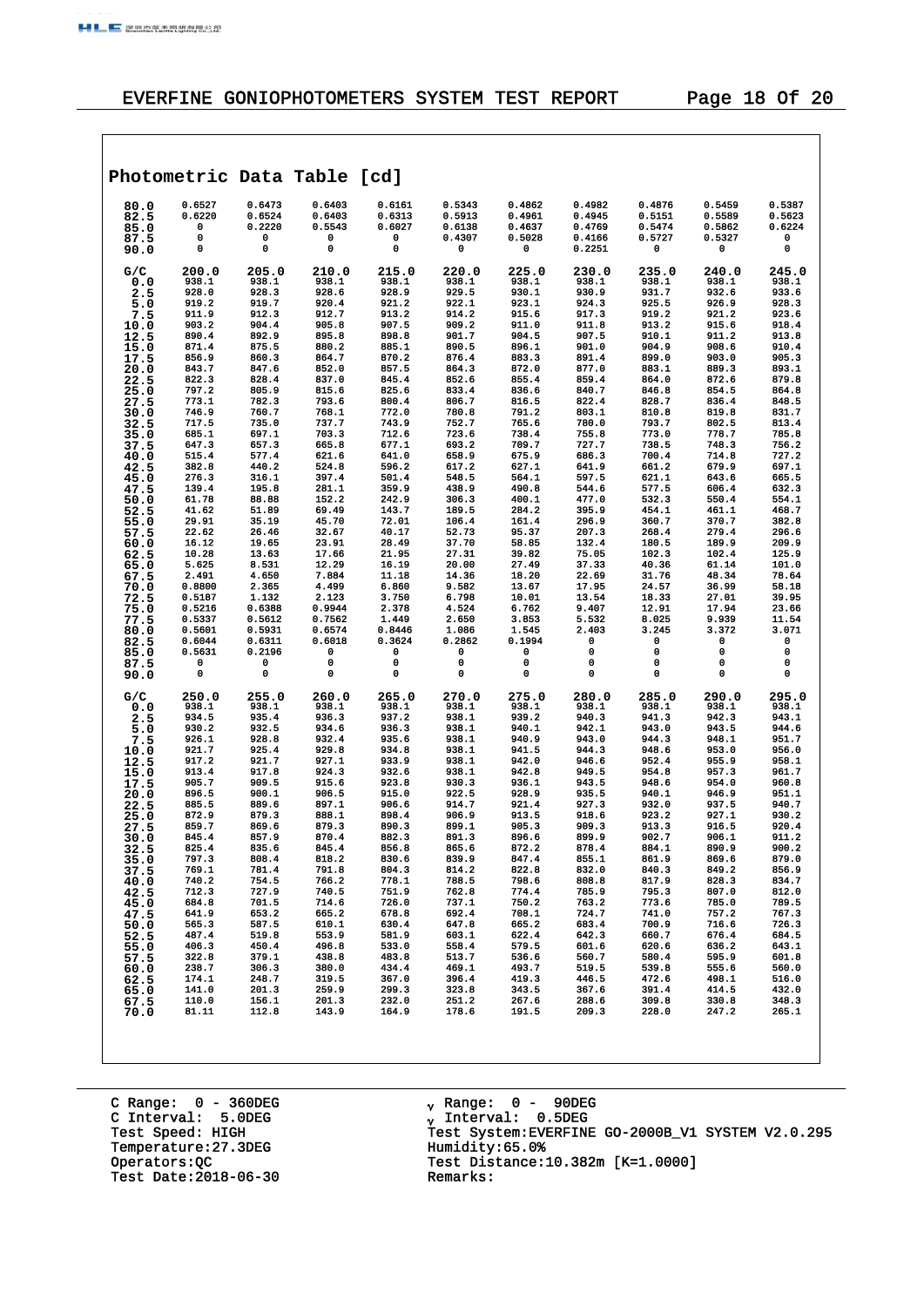$\sqrt{ }$ 

# EVERFINE GONIOPHOTOMETERS SYSTEM TEST REPORT Page 19 Of 20

|                      |                         |                         | Photometric Data Table [cd] |                         |                         |                         |                         |                         |                         |                         |
|----------------------|-------------------------|-------------------------|-----------------------------|-------------------------|-------------------------|-------------------------|-------------------------|-------------------------|-------------------------|-------------------------|
| 72.5<br>75.0<br>77.5 | 54.01<br>28.42<br>12.88 | 71.19<br>31.28<br>13.78 | 87.55<br>32.02<br>14.59     | 98.20<br>31.69<br>15.39 | 106.0<br>33.33<br>16.67 | 115.4<br>39.12<br>19.11 | 129.7<br>49.88<br>23.11 | 145.9<br>63.45<br>27.75 | 163.6<br>80.04<br>33.49 | 181.9<br>98.65<br>40.23 |
| 80.0                 | 2.450<br>0              | 1.618<br>0              | 0.8185<br>0                 | 0.2259<br>0             | 0<br>0                  | 0.2812<br>0             | 1.302<br>0              | 3.282<br>0              | 6.433<br>0              | 10.85<br>0              |
| 82.5<br>85.0         | 0                       | 0                       | 0                           | 0                       | 0                       | 0                       | 0                       | 0                       | 0                       | 0                       |
| 87.5<br>90.0         | 0<br>0                  | 0<br>0                  | 0<br>0                      | 0<br>0                  | 0<br>$\mathbf 0$        | 0<br>$\mathbf 0$        | 0<br>0                  | 0<br>0                  | 0<br>0                  | 0<br>0                  |
|                      |                         |                         |                             |                         |                         |                         |                         |                         |                         |                         |
| G/C<br>0.0           | 300.0<br>938.1          | 305.0<br>938.1          | 310.0<br>938.1              | 315.0<br>938.1          | 320.0<br>938.1          | 325.0<br>938.1          | 330.0<br>938.1          | 335.0<br>938.1          | 340.0<br>938.1          | 345.0<br>938.1          |
| 2.5                  | 943.1                   | 943.1                   | 943.1                       | 943.1                   | 943.1                   | 943.4                   | 944.2                   | 944.9                   | 945.5                   | 945.9                   |
| 5.0<br>7.5           | 947.2<br>954.4          | 949.7<br>956.3          | 951.7<br>957.6              | 953.3<br>958.8          | 954.8<br>959.8          | 956.0<br>960.8          | 956.6<br>961.9          | 957.2<br>962.7          | 957.7<br>963.4          | 958.1<br>963.6          |
| 10.0                 | 957.7                   | 959.6                   | 961.8                       | 963.9                   | 964.5                   | 965.4                   | 966.9                   | 968.1                   | 968.3                   | 968.6                   |
| 12.5<br>15.0         | 961.3<br>964.9          | 964.4<br>965.9          | 965.1<br>965.9              | 966.7<br>966.3          | 967.0<br>967.2          | 967.1<br>967.3          | 967.6<br>967.0          | 967.8<br>966.0          | 967.9<br>965.1          | 967.8<br>964.3          |
| 17.5                 | 964.5                   | 964.5                   | 966.5                       | 967.2                   | 966.6                   | 964.9                   | 963.3                   | 961.9                   | 960.7                   | 959.9                   |
| 20.0<br>22.5         | 953.6<br>944.8          | 959.2<br>950.6          | 964.7<br>953.7              | 965.6<br>957.0          | 963.2<br>959.4          | 961.4<br>956.5          | 959.1<br>953.2          | 957.5<br>950.5          | 955.3<br>947.9          | 953.7<br>945.5          |
| 25.0                 | 936.1                   | 939.7                   | 942.7                       | 945.7                   | 948.0                   | 950.7                   | 946.4                   | 941.7                   | 937.6                   | 934.2                   |
| 27.5<br>30.0         | 925.6<br>914.3          | 928.3<br>918.1          | 932.0<br>921.8              | 934.7<br>922.3          | 936.2<br>921.6          | 936.9<br>921.3          | 936.2<br>922.1          | 930.5<br>922.1          | 926.4<br>918.2          | 923.8<br>915.6          |
| 32.5                 | 903.2                   | 908.1                   | 909.8                       | 907.9                   | 906.5                   | 906.0                   | 909.6                   | 915.7                   | 911.9                   | 906.1                   |
| 35.0<br>37.5         | 887.8<br>866.5          | 899.0<br>874.1          | 895.7<br>880.6              | 893.7<br>878.6          | 891.3<br>878.8          | 893.7<br>879.5          | 897.6<br>878.5          | 900.8<br>875.9          | 895.1<br>878.4          | 885.4<br>870.0          |
| 40.0                 | 843.8                   | 847.5                   | 853.2                       | 860.8                   | 863.2                   | 859.8                   | 855.2                   | 855.1                   | 859.6                   | 854.7                   |
| 42.5                 | 818.2<br>792.1          | 821.6<br>794.9          | 825.5<br>799.1              | 835.0<br>805.7          | 841.8<br>811.0          | 838.5<br>815.7          | 833.0<br>809.0          | 832.8<br>807.6          | 836.2<br>806.5          | 834.7<br>803.9          |
| 45.0<br>47.5         | 765.7                   | 766.6                   | 772.8                       | 775.1                   | 779.3                   | 782.8                   | 783.1                   | 777.2                   | 773.7                   | 769.7                   |
| 50.0                 | 733.7<br>691.7          | 739.4<br>701.0          | 742.7<br>712.7              | 744.6<br>713.6          | 746.5<br>715.8          | 749.8<br>715.0          | 751.8<br>717.8          | 749.3<br>721.0          | 740.7<br>711.7          | 737.6<br>705.9          |
| 52.5<br>55.0         | 649.2                   | 656.6                   | 663.0                       | 680.2                   | 683.9                   | 681.4                   | 683.3                   | 687.3                   | 682.2                   | 673.4                   |
| 57.5                 | 605.3<br>561.1          | 607.9<br>557.6          | 609.8<br>553.5              | 622.9<br>562.1          | 647.8<br>580.5          | 647.2<br>614.1          | 645.2<br>603.9          | 647.2<br>592.5          | 649.9<br>607.4          | 636.3<br>583.7          |
| 60.0<br>62.5         | 516.0                   | 505.5                   | 494.9                       | 496.4                   | 509.0                   | 536.9                   | 552.0                   | 526.0                   | 535.2                   | 479.4                   |
| 65.0                 | 446.4<br>363.0          | 448.1<br>366.4          | 433.7<br>363.0              | 427.4<br>355.6          | 433.0<br>352.9          | 453.3<br>367.0          | 466.5<br>370.8          | 445.8<br>355.4          | 440.8<br>341.3          | 372.5<br>298.0          |
| 67.5<br>70.0         | 280.3                   | 286.3                   | 287.7                       | 284.1                   | 272.5                   | 278.4                   | 278.5                   | 269.2                   | 274.6                   | 238.1                   |
| 72.5                 | 198.0<br>116.5          | 208.0<br>131.4          | 214.8<br>144.1              | 216.8<br>152.6          | 210.8                   | 202.5<br>150.6          | 195.2<br>131.5          | 192.5<br>116.6          | 196.7<br>121.4          | 166.1<br>90.19          |
| 75.0<br>77.5         | 47.00                   | 56.20                   | 75.09                       | 90.52                   | 154.0<br>100.1          | 102.9                   | 91.70                   | 65.85                   | 68.32                   | 53.57                   |
| 80.0                 | 16.25<br>0              | 22.55<br>0              | 29.89<br>0                  | 38.21<br>5.193          | 48.49<br>13.72          | 59.24<br>22.41          | 58.70<br>30.55          | 46.02<br>31.27          | 42.36<br>30.46          | 37.25                   |
| 82.5<br>85.0         | 0                       | 0                       | 0                           | 0                       | 0                       | 0                       | 0                       | 8.639                   | 18.25                   | 25.99<br>19.30          |
| 87.5                 | 0<br>0                  | 0<br>0                  | 0<br>0                      | 0<br>0                  | 0<br>0                  | 0<br>$\mathbf 0$        | 0<br>0                  | 0<br>0                  | 0<br>0                  | 0<br>0                  |
| 90.0                 |                         |                         |                             |                         |                         |                         |                         |                         |                         |                         |
| G/C                  | 350.0<br>938.1          | 355.0<br>938.1          |                             |                         |                         |                         |                         |                         |                         |                         |
| 0.0<br>2.5           | 946.2                   | 946.4                   |                             |                         |                         |                         |                         |                         |                         |                         |
| 5.0                  | 958.4<br>963.8          | 958.6<br>963.8          |                             |                         |                         |                         |                         |                         |                         |                         |
| 7.5<br>10.0          | 968.9                   | 969.3                   |                             |                         |                         |                         |                         |                         |                         |                         |
| 12.5<br>15.0         | 967.6<br>963.8          | 967.4<br>963.5          |                             |                         |                         |                         |                         |                         |                         |                         |
| 17.5                 | 959.4                   | 959.1                   |                             |                         |                         |                         |                         |                         |                         |                         |
| 20.0                 | 952.5<br>943.9          | 951.7<br>942.8          |                             |                         |                         |                         |                         |                         |                         |                         |
| 22.5<br>25.0         | 931.7                   | 930.1                   |                             |                         |                         |                         |                         |                         |                         |                         |
| 27.5                 | 921.9<br>913.1          | 920.8<br>911.2          |                             |                         |                         |                         |                         |                         |                         |                         |
| 30.0<br>32.5         | 900.5                   | 896.5                   |                             |                         |                         |                         |                         |                         |                         |                         |
| 35.0                 | 880.0<br>864.7          | 877.0<br>860.8          |                             |                         |                         |                         |                         |                         |                         |                         |
| 37.5<br>40.0         | 847.5                   | 843.3                   |                             |                         |                         |                         |                         |                         |                         |                         |
| 42.5                 | 822.1<br>789.6          | 813.2<br>779.7          |                             |                         |                         |                         |                         |                         |                         |                         |
| 45.0<br>47.5         | 756.3                   | 748.0                   |                             |                         |                         |                         |                         |                         |                         |                         |
| 50.0                 | 728.8<br>699.1          | 717.5<br>685.5          |                             |                         |                         |                         |                         |                         |                         |                         |
| 52.5<br>55.0         | 666.7                   | 648.4                   |                             |                         |                         |                         |                         |                         |                         |                         |
| 57.5                 | 627.4<br>477.9          | 526.1<br>387.1          |                             |                         |                         |                         |                         |                         |                         |                         |
| 60.0<br>62.5         | 363.9                   | 333.9                   |                             |                         |                         |                         |                         |                         |                         |                         |
|                      |                         |                         |                             |                         |                         |                         |                         |                         |                         |                         |
|                      |                         |                         |                             |                         |                         |                         |                         |                         |                         |                         |
|                      |                         |                         |                             |                         |                         |                         |                         |                         |                         |                         |

C Range: 0 - 360DEG C Interval: 5.0DEG Temperature:27.3DEG Humidity:65.0%<br>Operators: QC Test Distance: Test Date:  $2018-06-30$